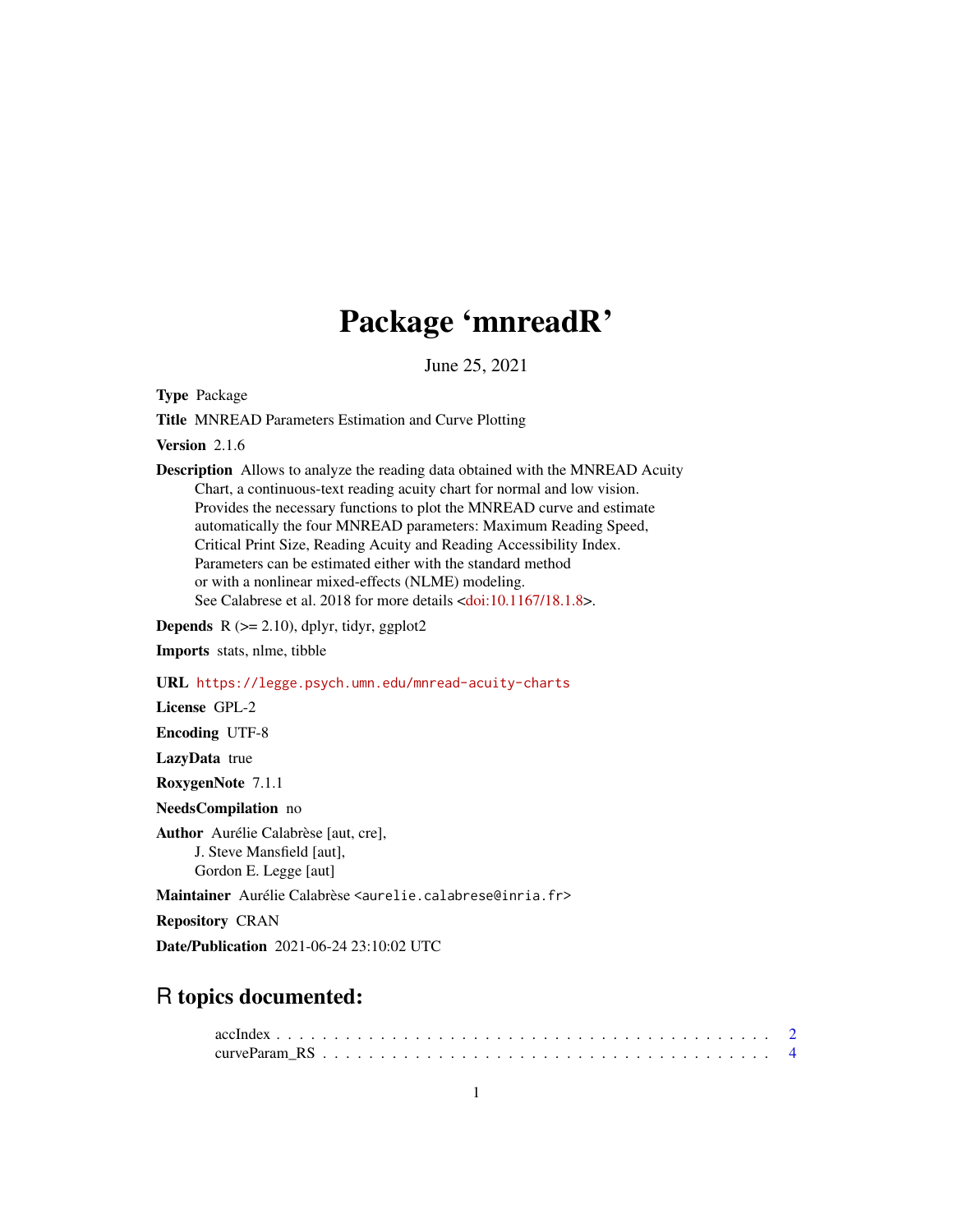#### <span id="page-1-0"></span>2 accIndex and  $\alpha$  accIndex accIndex accIndex accIndex accIndex accIndex

#### **Index** [32](#page-31-0)

<span id="page-1-1"></span>accIndex *Reading ACCessibility Index (ACC) calculation*

# Description

This function calculates the Reading Accessibility Index, while applying suited rules for missing data.

# Usage

```
accIndex(data, print_size, reading_time, errors, ... = NULL)
```
# Arguments

| data         | The name of your dataframe.                                                                                       |
|--------------|-------------------------------------------------------------------------------------------------------------------|
| print_size   | The variable that contains print size values for each sentence (print size uncor-<br>rected for viewing distance) |
| reading_time | The variable that contains the reading time for each sentence                                                     |
| errors       | The variable that contains the number of errors for each sentence                                                 |
| $\cdot$      | Optional grouping arguments                                                                                       |

# Value

The function returns a new dataframe with a variable called "ACC" that contains the Reading Accessibility Index estimate.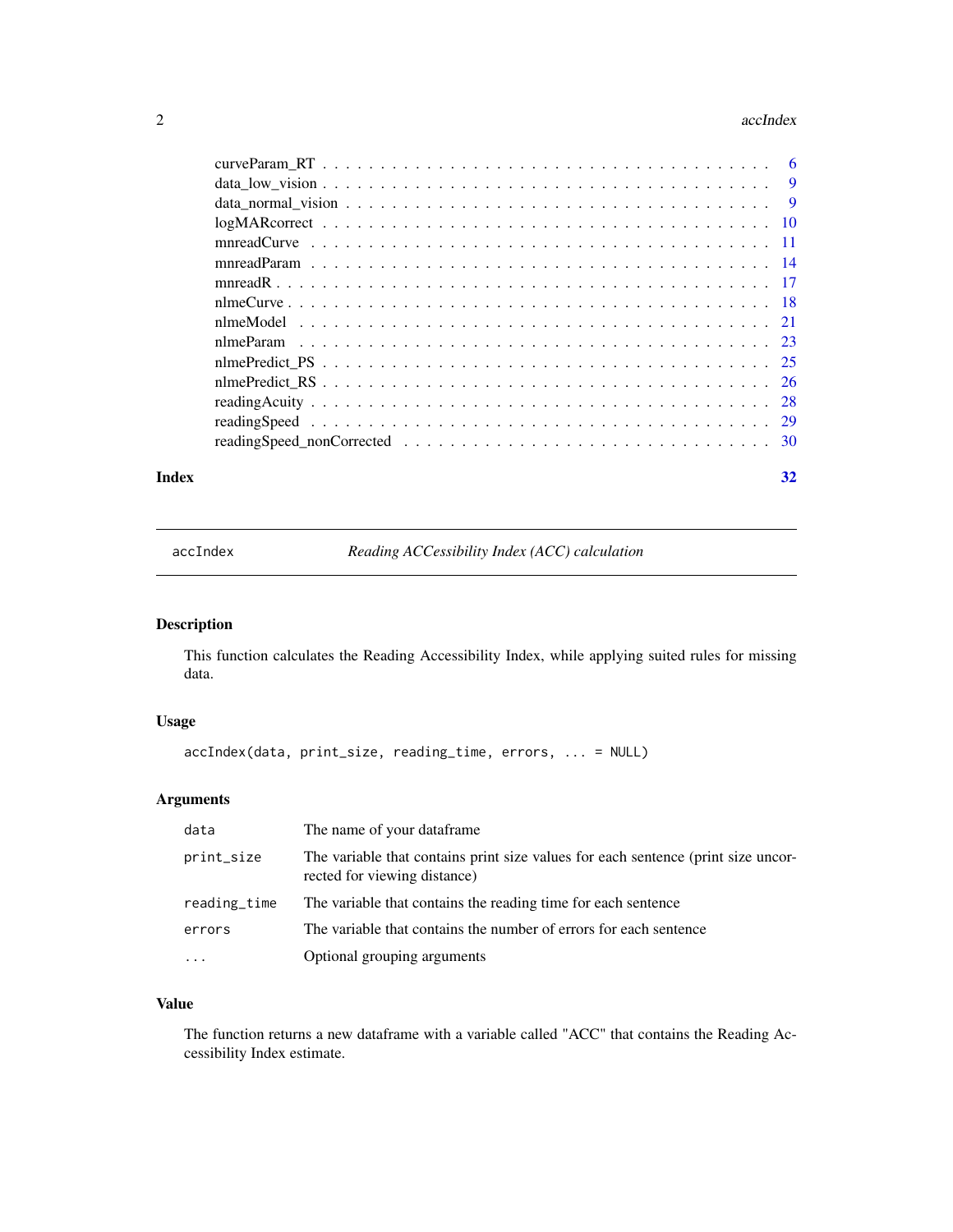#### <span id="page-2-0"></span>accIndex 3

#### **Notes**

The Reading ACCessibility Index (ACC) is a new measure representing an individual's access to text over the range of print sizes found in everyday life. Its calculation does not rely on curve fitting and gives a direct comparison with the performance of normally sighted individuals. The ACC calculation uses the print size values non corrected for non-standard viewing distance.

For more details on the Reading Accessibility Index, see http://doi.org/10.1001/jamaophthalmol.2015.6097

# Warning

To ensure that missing data are handled properly and that ACC calculation is correct, data need to be entered along certain rules:

- For the smallest print size that is presented but not read, right before the test is stopped: reading  $time = NA$ , errors = 10
- For all the small sentences that are not presented because the test was stopped before them: reading\_time = NA, errors = NA
- If a sentence is presented, and read, but the time was not recorded by the experimenter: read $ing_time = NA$ , errors = actual number of errors (cf. s5-regular in low vision data sample)
- If a large sentence was skipped to save time but would have been read well: reading\_time = NA, errors = NA (cf. s1-regular in normal vision data sample)
- If a large sentence was skipped to save time because the subject cannot read large print: read $ing_time = NA$ ,  $errors = 10$  (cf. s7 in low vision data sample)

#### See Also

[mnreadParam](#page-13-1) for all MNREAD parameters estimation

[curveParam\\_RT](#page-5-1) for MRS and CPS estimation using values of reading time (instead of reading speed)

[curveParam\\_RS](#page-3-1) for MRS and CPS estimation using values of reading speed (instead of reading time)

[readingAcuity](#page-27-1) for Reading Acuity calculation

# Examples

```
# inspect the structure of the dataframe
head(data_low_vision, 10)
```

```
#------
```

```
# restrict dataset to one MNREAD test only (subject s1, regular polarity)
data_s1 <- data_low_vision %>%
  filter (subject == "s1", polarity == "regular")
```

```
# run the reading accessibility index calculation
data_low_vision_ACC <- accIndex(data_s1, ps, rt, err)
```

```
# inspect the newly created dataframe
data_low_vision_ACC
```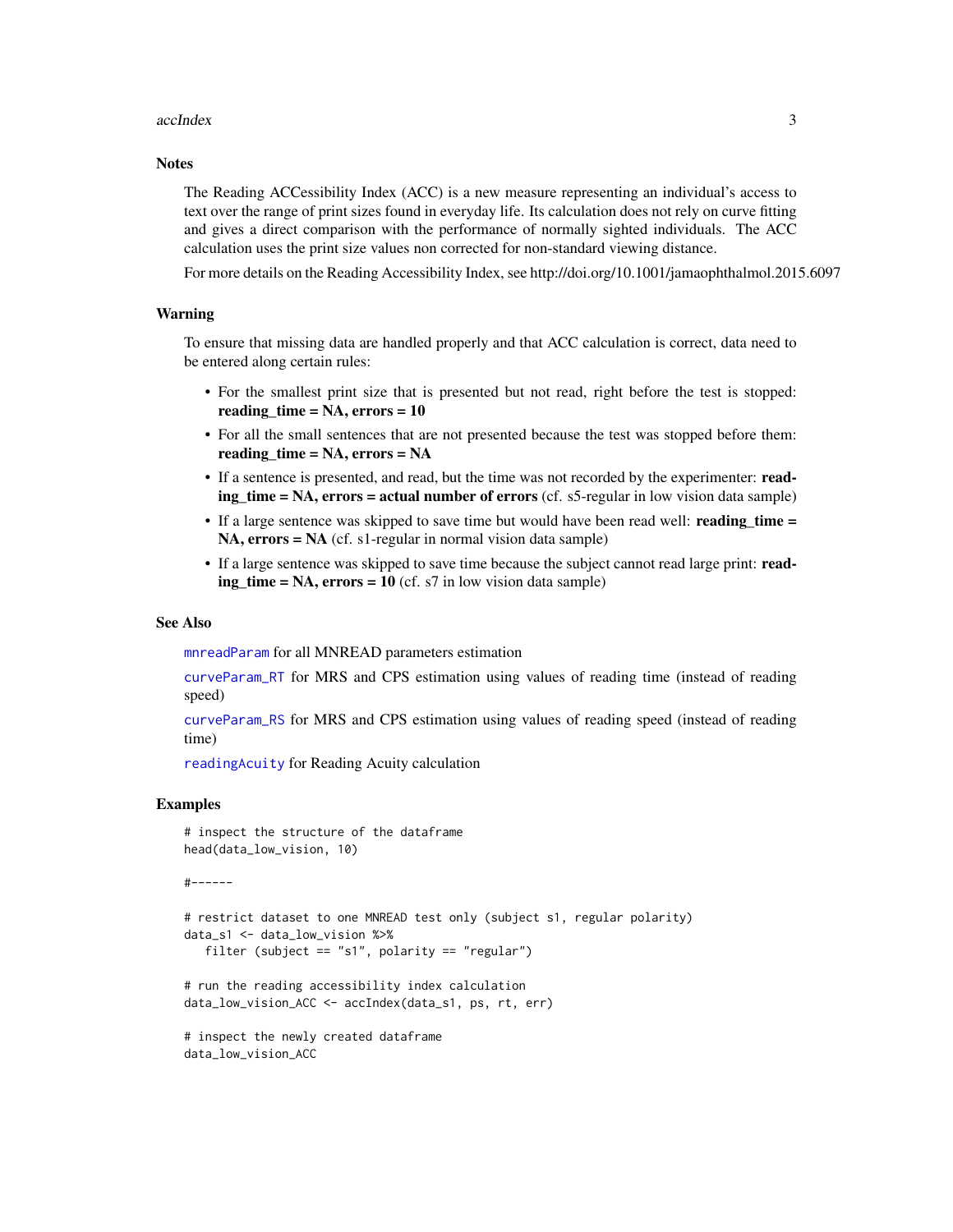```
#------
# run the reading accessibility index calculation
# on the whole dataset grouped by subject and polarity
data_low_vision_ACC <- accIndex(data_low_vision, ps, rt, err,
                               subject, polarity)
# inspect the structure of the newly created dataframe
head(data_low_vision_ACC, 10)
```
<span id="page-3-1"></span>curveParam\_RS *Standard estimation of Maximum Reading Speed (MRS) and Critical Print Size (CPS) using reading speed values.*

# Description

This function estimates simultaneously:

- Maximum Reading Speed (MRS)
- Critical Print Size (CPS)

while performing print size correction for non-standard testing viewing distance.

#### Usage

```
curveParam_RS(data, print_size, viewing_distance, reading_speed, ... = NULL)
```
# Arguments

| data             | The name of your dataframe.                                                                                       |  |
|------------------|-------------------------------------------------------------------------------------------------------------------|--|
| print_size       | The variable that contains print size values for each sentence (print size uncor-<br>rected for viewing distance) |  |
| viewing_distance |                                                                                                                   |  |
|                  | The variable that contains the viewing distance value used for testing                                            |  |
| reading_speed    | The variable that contains the reading speed for each sentence                                                    |  |
| $\cdots$         | Optional grouping arguments                                                                                       |  |

# Value

The function returns a new dataframe with two variables:

- "CPS" -> contains the Critical Print Size estimate (in logMAR)
- "MRS" -> contains the Maximum Reading Speed estimate (in words/min)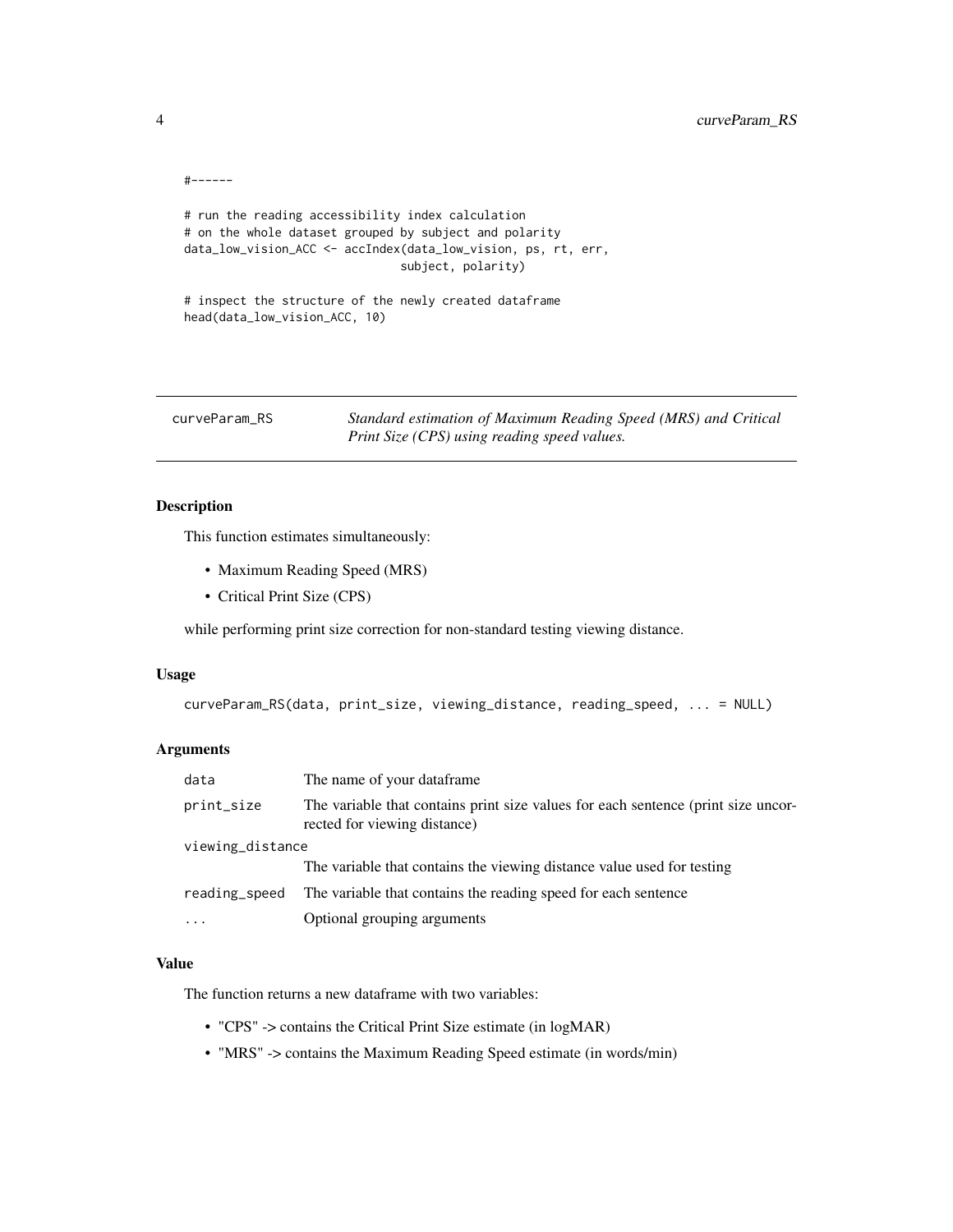#### <span id="page-4-0"></span>**Notes**

This function uses the original algorithm described in Legge (2007) to estimate Maximum Reading Speed (MRS) and Critical Print Size (CPS). This algorithm searches for a reading speed plateau in the data. A plateau is defined as a range of print sizes that supports reading speed at a significantly faster rate than the print sizes smaller or larger than the plateau range. Concretely, the plateau is determined as print sizes which reading speed is at least 1.96 SD faster than the other print sizes. The Maximum Reading Speed is estimated as the mean reading speed for print sizes included in the plateau. The Critical Print Size is defined as the smallest print size on the plateau.

For more details on the original algorithm, see Chapter 5 of this book:\ Legge, G.E. (2007). Psychophysics of Reading in Normal and Low Vision. Mahwah, NJ & London: Lawrence Erlbaum Associates. ISBN 0-8058-4328-0 [https://books.google.fr/books/about/Psychophysics\\_of\\_](https://books.google.fr/books/about/Psychophysics_of_Reading_in_Normal_and_L.html?id=BGTHS8zANiUC&redir_esc=y) [Reading\\_in\\_Normal\\_and\\_L.html?id=BGTHS8zANiUC&redir\\_esc=y](https://books.google.fr/books/about/Psychophysics_of_Reading_in_Normal_and_L.html?id=BGTHS8zANiUC&redir_esc=y)

To ensure proper estimation of the MRS and CPS, individual MNREAD curves should be plotted using [mnreadCurve](#page-10-1) and inspected visually.

#### Warning

To run the function properly, one needs to make sure that the variables are of the class:

- print\_size -> numeric
- viewing\_distance -> integer
- reading speed -> numeric

In cases where only 3 or less sentences were read during a test, the function won't be able to estimate the MRS and CPS and will return NA values instead. The ACC should be used to estimate the MNREAD score in such cases where there are not enough data points to fit the MNREAD curve.

#### See Also

[curveParam\\_RT](#page-5-1) for standard MRS and CPS estimation using values of reading time (instead of reading speed)

[nlmeParam](#page-22-1) for MRS and CPS estimation using a nonlinear mixed-effect model (NLME)

[mnreadParam](#page-13-1) for all MNREAD parameters estimation

[readingAcuity](#page-27-1) for Reading Acuity calculation

[accIndex](#page-1-1) for Reading Accessibility Index calculation

# Examples

```
# inspect the structure of the dataframe
head(data_low_vision, 10)
# create the reading speed variable
data_low_vision <- data_low_vision %>%
 mutate (rs = (10 - replace (err, err > 10, 10)) / rt * 60)
#------
```
# restrict dataset to one MNREAD test only (subject s1, regular polarity)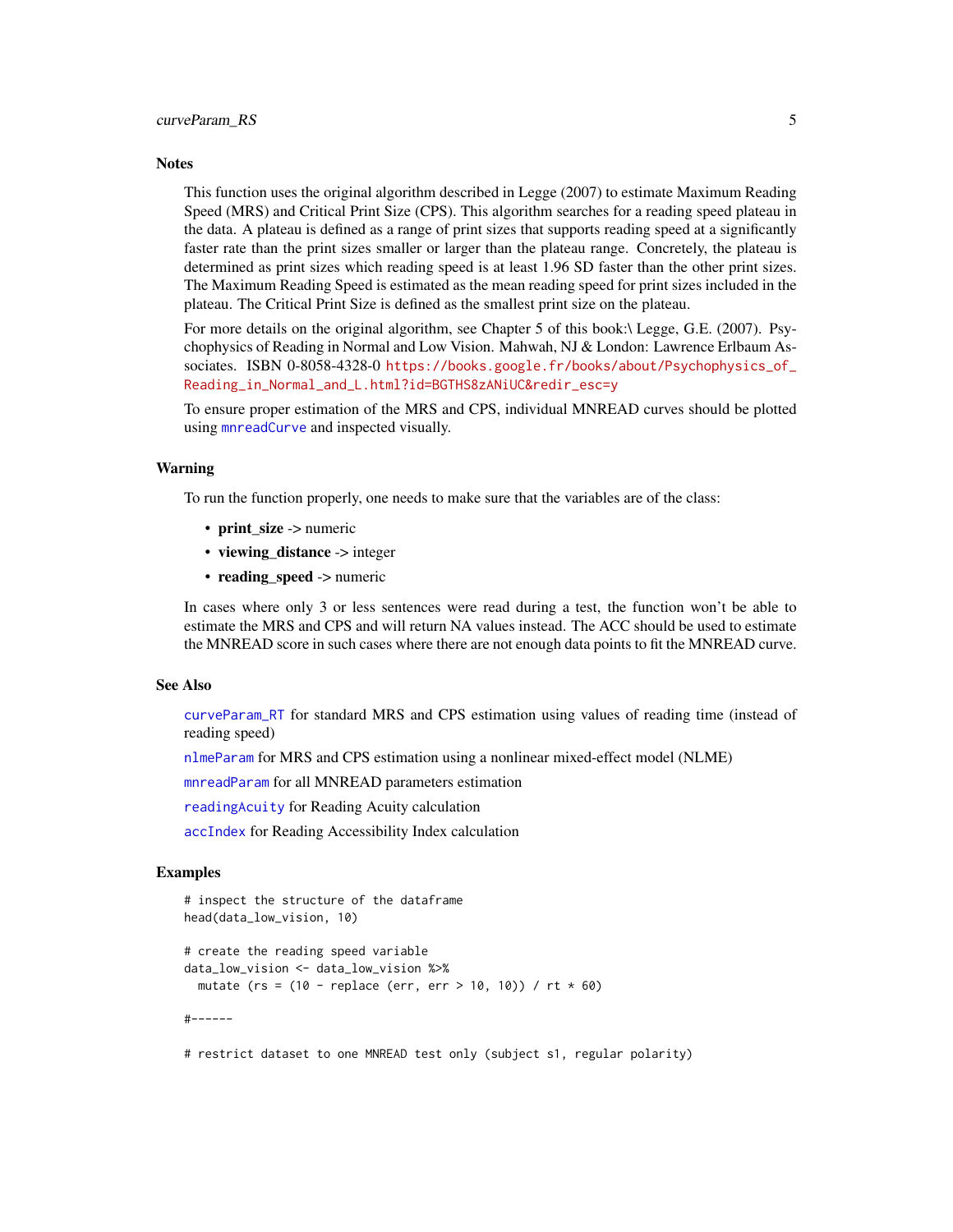```
data_s1 <- data_low_vision %>%
  filter (subject == "s1", polarity == "regular")
# run the parameters estimation
data_low_vision_MRS_CPS <- curveParam_RS(data_s1, ps, vd, rs)
# inspect the newly created dataframe
data_low_vision_MRS_CPS
#------
# run the parameters estimation on the whole dataset grouped by subject and polarity
data_low_vision_MRS_CPS <- curveParam_RS(data_low_vision, ps, vd, rs,
                                           subject, polarity)
# inspect the structure of the newly created dataframe
head(data_low_vision_MRS_CPS, 10)
```
<span id="page-5-1"></span>

| curveParam RT | Standard estimation of Maximum Reading Speed (MRS) and Critical      |
|---------------|----------------------------------------------------------------------|
|               | Print Size (CPS) using individual data of reading time and number of |
|               | errors.                                                              |

# Description

This function estimates simultaneously:

- Maximum Reading Speed (MRS)
- Critical Print Size (CPS)

while performing print size correction for non-standard testing viewing distance.

#### Usage

```
curveParam_RT(
  data,
  print_size,
  viewing_distance,
  reading_time,
  errors,
  \ldots = NULL
\lambda
```
#### Arguments

| data       | The name of your dataframe                                                                                        |
|------------|-------------------------------------------------------------------------------------------------------------------|
| print_size | The variable that contains print size values for each sentence (print size uncor-<br>rected for viewing distance) |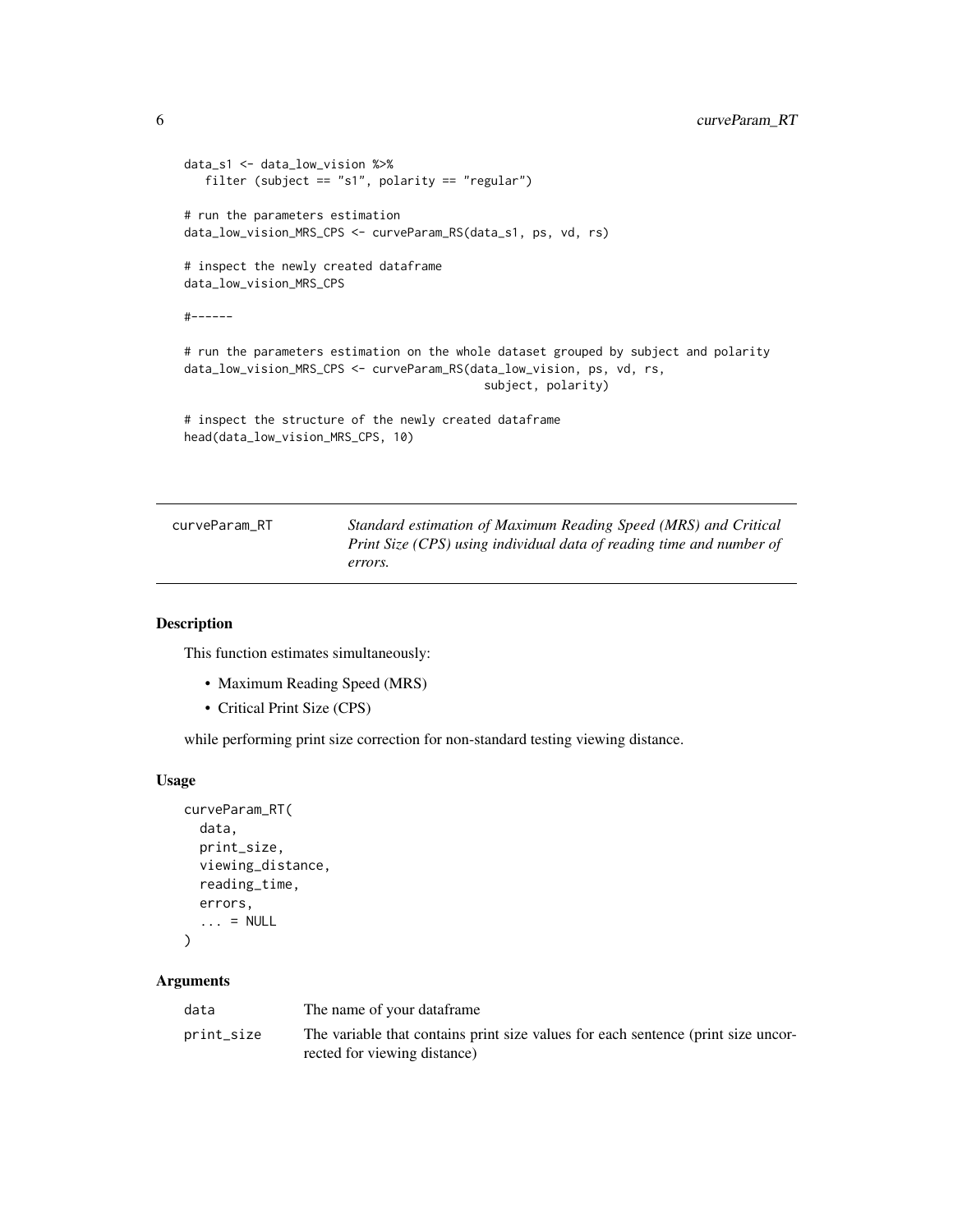<span id="page-6-0"></span>

| viewing_distance |                                                                        |
|------------------|------------------------------------------------------------------------|
|                  | The variable that contains the viewing distance value used for testing |
| reading_time     | The variable that contains the reading time for each sentence          |
| errors           | The variable that contains the number of errors for each sentence      |
|                  | Optional grouping arguments                                            |

#### Value

The function returns a new dataframe with two variables:

- "CPS" -> contains the Critical Print Size estimate (in logMAR)
- "MRS" -> contains the Maximum Reading Speed estimate (in words/min)

#### **Notes**

This function uses the original algorithm described in Legge (2007) to estimate Maximum Reading Speed (MRS) and Critical Print Size (CPS). This algorithm searches for a reading speed plateau in the data. A plateau is defined as a range of print sizes that supports reading speed at a significantly faster rate than the print sizes smaller or larger than the plateau range. Concretely, the plateau is determined as print sizes which reading speed is at least 1.96 SD faster than the other print sizes. The Maximum Reading Speed is estimated as the mean reading speed for print sizes included in the plateau. The Critical Print Size is defined as the smallest print size on the plateau.

For more details on the original algorithm, see Chapter 5 of this book:\ Legge, G.E. (2007). Psychophysics of Reading in Normal and Low Vision. Mahwah, NJ & London: Lawrence Erlbaum Associates. ISBN 0-8058-4328-0 [https://books.google.fr/books/about/Psychophysics\\_of\\_](https://books.google.fr/books/about/Psychophysics_of_Reading_in_Normal_and_L.html?id=BGTHS8zANiUC&redir_esc=y) [Reading\\_in\\_Normal\\_and\\_L.html?id=BGTHS8zANiUC&redir\\_esc=y](https://books.google.fr/books/about/Psychophysics_of_Reading_in_Normal_and_L.html?id=BGTHS8zANiUC&redir_esc=y)

To ensure proper estimation of the MRS and CPS, individual MNREAD curves should be plotted using [mnreadCurve](#page-10-1) and inspected visually.

#### Warning

For the function to run properly, one needs to make sure that the variables are of the class:

- print\_size -> numeric
- viewing distance -> integer
- $\cdot$  reading time  $\cdot$  numeric
- errors -> integer

In cases where only 3 or less sentences were read during a test, the function won't be able to estimate the MRS and CPS and will return NA values instead. The ACC should be used to estimate the MNREAD score in such cases where there are not enough data points to fit the MNREAD curve.

To ensure proper parameters estimation, the data should be entered along certain rules:

- For the smallest print size that is presented but not read, right before the test is stopped: reading\_time = NA, errors = 10
- For all the small sentences that are not presented because the test was stopped before them: reading\_time = NA, errors = NA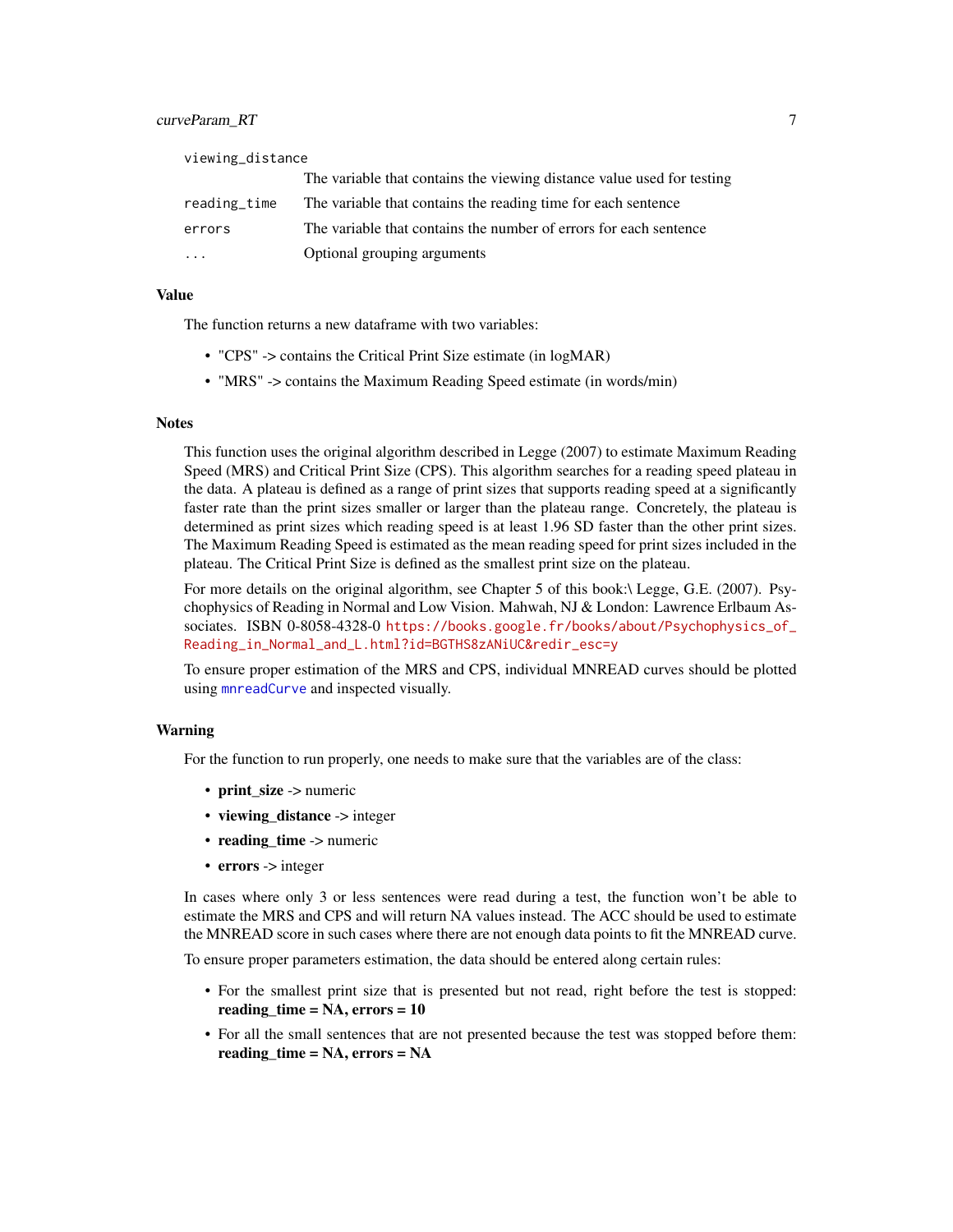- <span id="page-7-0"></span>• If a sentence is presented, and read, but the time was not recorded by the experimenter: reading time = NA, errors = actual number of errors (cf. s5-regular in low vision data sample)
- If a large sentence was skipped to save time but would have been read well: reading\_time = NA, errors = NA (cf. s1-regular in normal vision data sample)
- If a large sentence was skipped to save time because the subject cannot read large print: read $ing_time = NA$ ,  $errors = 10$  (cf. s7 in low vision data sample)

#### See Also

[curveParam\\_RS](#page-3-1) for standard MRS and CPS estimation using values of reading speed (instead of reading time)

[nlmeParam](#page-22-1) for MRS and CPS estimation using nonlinear mixed-effect (NLME) modeling

[mnreadParam](#page-13-1) for all MNREAD parameters estimation (using standard calculation)

[readingAcuity](#page-27-1) for Reading Acuity calculation

head(data\_low\_vision\_MRS\_CPS, 10)

[accIndex](#page-1-1) for Reading Accessibility Index calculation

#### Examples

```
# inspect the structure of the dataframe
head(data_low_vision, 10)
#------
# restrict dataset to one MNREAD test only (subject s1, regular polarity)
data_s1 <- data_low_vision %>%
  filter (subject == "s1", polarity == "regular")
# run the parameters estimation
data_low_vision_MRS_CPS <- curveParam_RT(data_s1, ps, vd, rt, err)
# inspect the newly created dataframe
data_low_vision_MRS_CPS
#------
# run the parameters estimation on the whole dataset grouped by subject and polarity
data_low_vision_MRS_CPS <- curveParam_RT(data_low_vision, ps, vd, rt, err,
                                           subject, polarity)
# inspect the structure of the newly created dataframe
```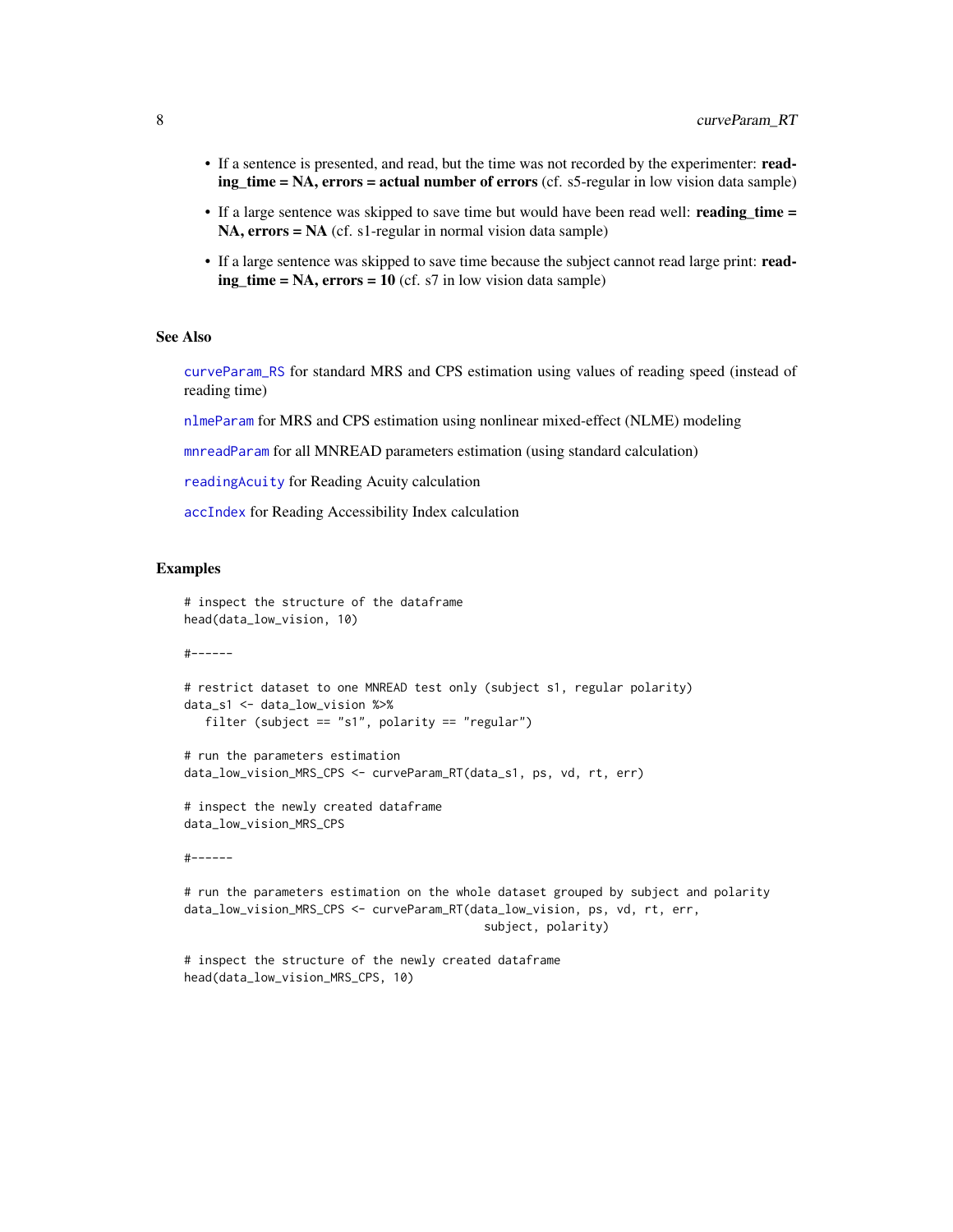<span id="page-8-0"></span>

#### Description

A dataset containing raw MNREAD data for 12 subjects with low vision. 6 subjects were treated with treatment A while the other 6 were given treatment B. Each subject was tested twice on the MNREAD:

- once on the regular polarity of the test (black print on white background)
- once on the reverse polarity of the test (white print on black background)

#### Usage

data\_low\_vision

#### Format

A data frame with 437 rows and 7 variables, where each line stores data for one sentence:

subject subject ID code

polarity test polarity used (regular or reverse)

treatment treatment given to the subject (A or B)

- vd viewing distance in cm
- ps print size in logMAR, as written on the chart (print size uncorrected for viewing distance)
- rt reading time in seconds
- err number of errors ...

#### Source

Data collected at the Minnesota Laboratory for Low-Vision Research (UMN)

data\_normal\_vision *MNREAD data collected in subjects with normal vision.*

#### Description

A dataset containing raw MNREAD data for 18 young adults with normal vision. Each subject was tested twice:

- once on the regular polarity of the test (black print on white background)
- once on the reverse polarity of the test (white print on black background)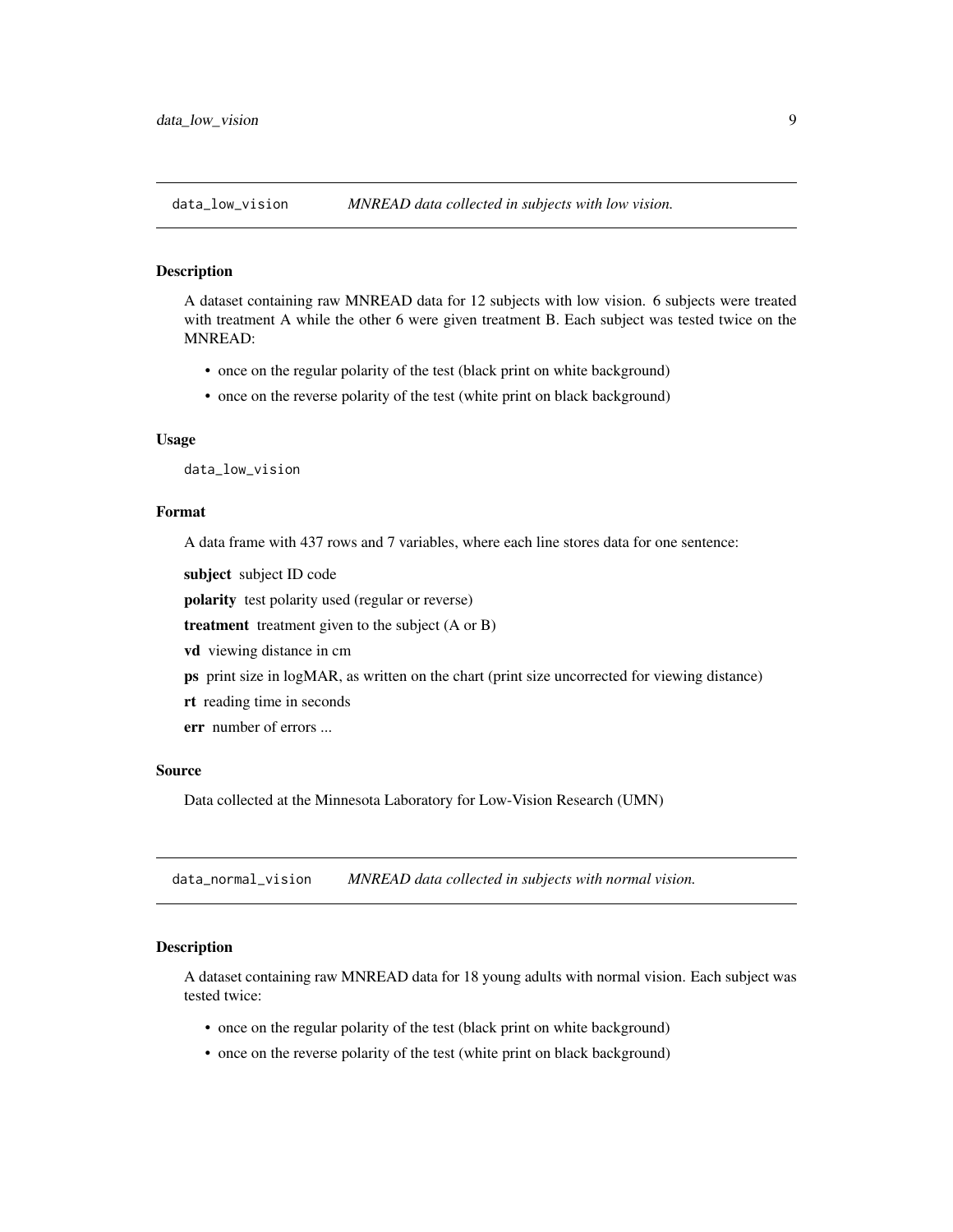#### <span id="page-9-0"></span>Usage

data\_normal\_vision

# Format

A data frame with 684 rows and 6 variables, where each line stores data for one sentence:

subject subject ID code

polarity test polarity used (regular or reverse)

vd viewing distance in cm

ps print size in logMAR, as written on the chart (print size uncorrected for viewing distance)

rt reading time in seconds

err number of errors ...

# Source

Data collected at the Minnesota Laboratory for Low-Vision Research (UMN)

logMARcorrect *Print size correction for non-standard viewing distance*

#### Description

The logMAR scale allows simple conversion of print size between different viewing distances. When the MNREAD test is not run at the standard distance (ie. 40 cm - 16 inches), the angular print size (in logMAR) must be adjusted to compensate for the change in viewing distance. This function allows to correct the print size accordingly to the viewing distance used for testing.

#### Usage

logMARcorrect(data, print\_size, viewing\_distance)

# Arguments

| data             | The name of your dataframe                                                                    |
|------------------|-----------------------------------------------------------------------------------------------|
| print_size       | The variable that contains print size values (print size uncorrected for viewing<br>distance) |
| viewing_distance |                                                                                               |

The variable that contains the viewing distance value used for testing

#### Value

The function returns the original dataframe with an added variable called "correct\_ps" that contains corrected print size values (in logMAR).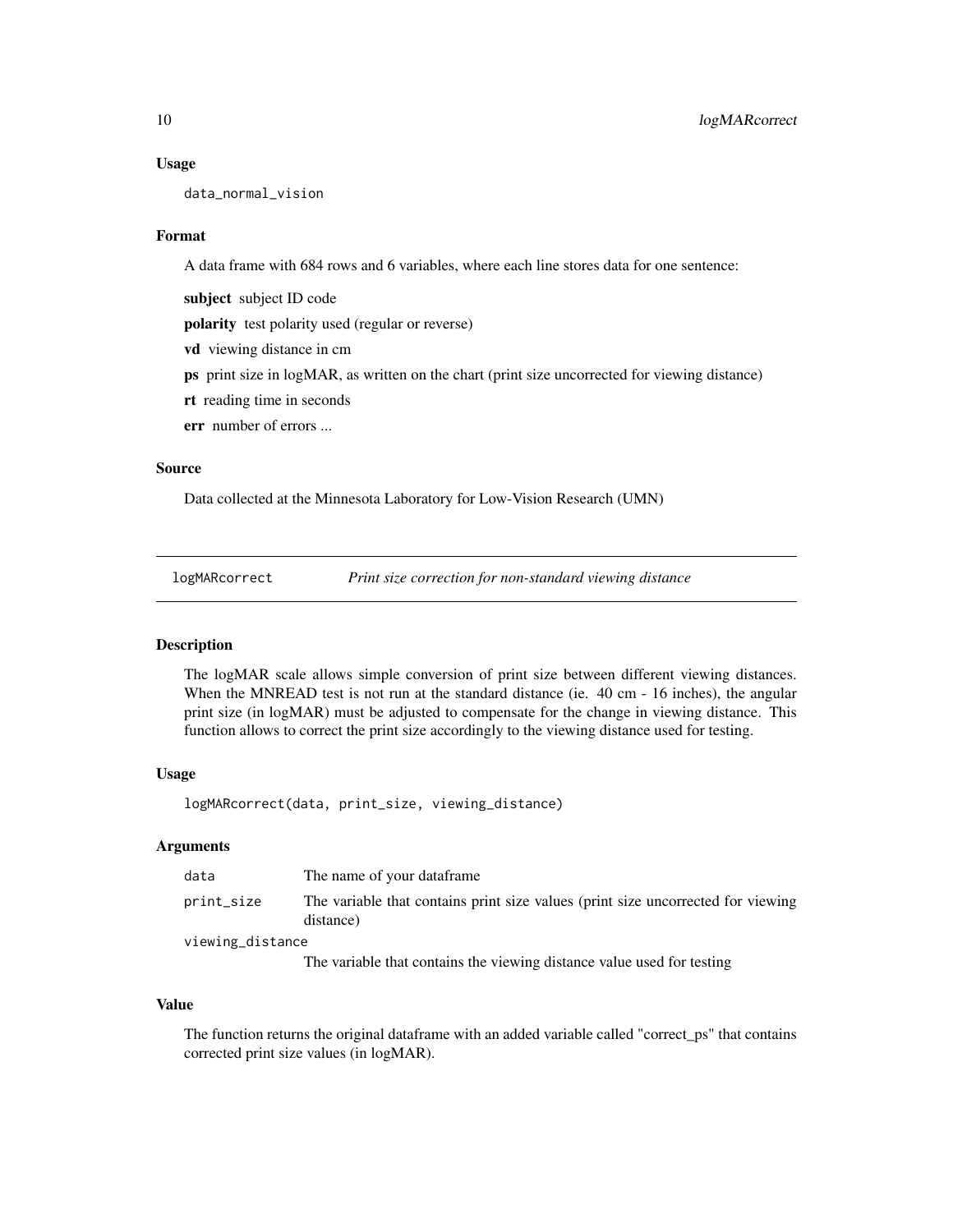# <span id="page-10-0"></span>mnreadCurve 11

# Examples

```
# inspect the strucutre of the dataframe
head(data_low_vision, 10)
# run the correction
data_low_vision_new <- logMARcorrect(data_low_vision, ps, vd)
# inspect the structure of the newly created dataframe
head(data_low_vision_new, 10)
```
<span id="page-10-1"></span>mnreadCurve *MNREAD curve plotting.*

# Description

This function plots individual MNREAD curves, while showing the estimated MNREAD parameters:

- Maximum Reading Speed (MRS)
- Critical Print Size (CPS)
- Reading Acuity (RA)

# Usage

```
mnreadCurve(
  data,
  print_size,
  viewing_distance,
  reading_time,
  errors,
  \ldots = NULL
\mathcal{L}
```
# Arguments

| data             | The name of your dataframe.                                                                                       |  |
|------------------|-------------------------------------------------------------------------------------------------------------------|--|
| print_size       | The variable that contains print size values for each sentence (print size uncor-<br>rected for viewing distance) |  |
| viewing_distance |                                                                                                                   |  |
|                  | The variable that contains the viewing distance value used for testing                                            |  |
| reading_time     | The variable that contains the reading time for each sentence                                                     |  |
| errors           | The variable that contains the number of errors for each sentence                                                 |  |
| $\ddots$         | Optional grouping arguments                                                                                       |  |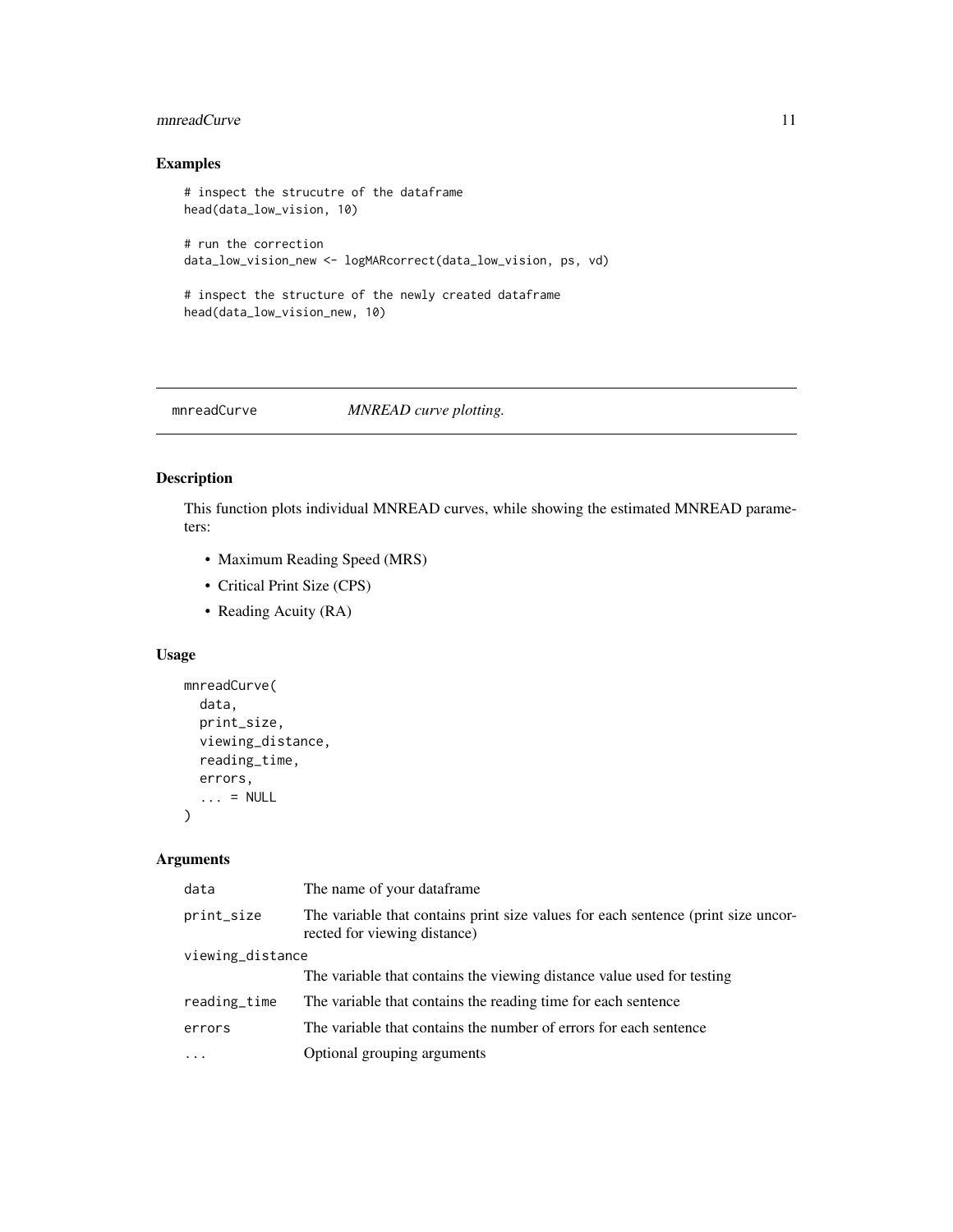The function returns a plot of reading speed (in words/min) as a function of print size (in logMAR). Reading Acuity is marked as a triangle, Maximum Reading Speed and Critical Print Size are shown with dashed lines. When using two grouping arguments, a colored diamond is added for clarification. Highlighted data points represent the range of print sizes included in the Reading Accessibility Index calculation.

#### **Notes**

This function can't take more that two grouping arguments. The first grouping argument is used to draw sub-plots (using facet\_wrap from ggplot2). The second grouping argument is color-coded.

This function performs print size correction for non-standard testing viewing distance before plotting the curve.

This function uses the original algorithm described in Legge (2007) to estimate Maximum Reading Speed (MRS) and Critical Print Size (CPS). For more details on the parameters estimation, see [curveParam\\_RT](#page-5-1).

#### Warning

For the function to run properly, one needs to make sure that the variables are of the class:

- print\_size -> numeric
- viewing\_distance -> integer
- reading\_time -> numeric
- errors -> integer

In cases where only 3 or less sentences were read during a test, MRS and CPS cannot be estimated and won't be displayed on the plot. In such cases, the Reading Accessibility Index (ACC) can be used to estimate the MNREAD score instead (cf. [accIndex](#page-1-1)).

To ensure proper plotting, the data should be entered along certain rules:

- For the smallest print size that is presented but not read, right before the test is stopped: reading\_time =  $NA$ , errors = 10
- For all the small sentences that are not presented because the test was stopped before them: reading\_time = NA, errors = NA
- If a sentence is presented, and read, but the time was not recorded by the experimenter: reading\_time = NA, errors = actual number of errors (cf. s5-regular in low vision data sample)
- If a large sentence was skipped to save time but would have been read well: reading\_time = NA, errors = NA (cf. s1-regular in normal vision data sample)
- If a large sentence was skipped to save time because the subject cannot read large print: read $ing_time = NA$ ,  $errors = 10$  (cf. s7 in low vision data sample)

#### See Also

[curveParam\\_RT](#page-5-1) for standard estimation of MRS and CPS using values of reading time (instead of reading speed)

[readingAcuity](#page-27-1) for Reading Acuity calculation

# <span id="page-11-0"></span>Value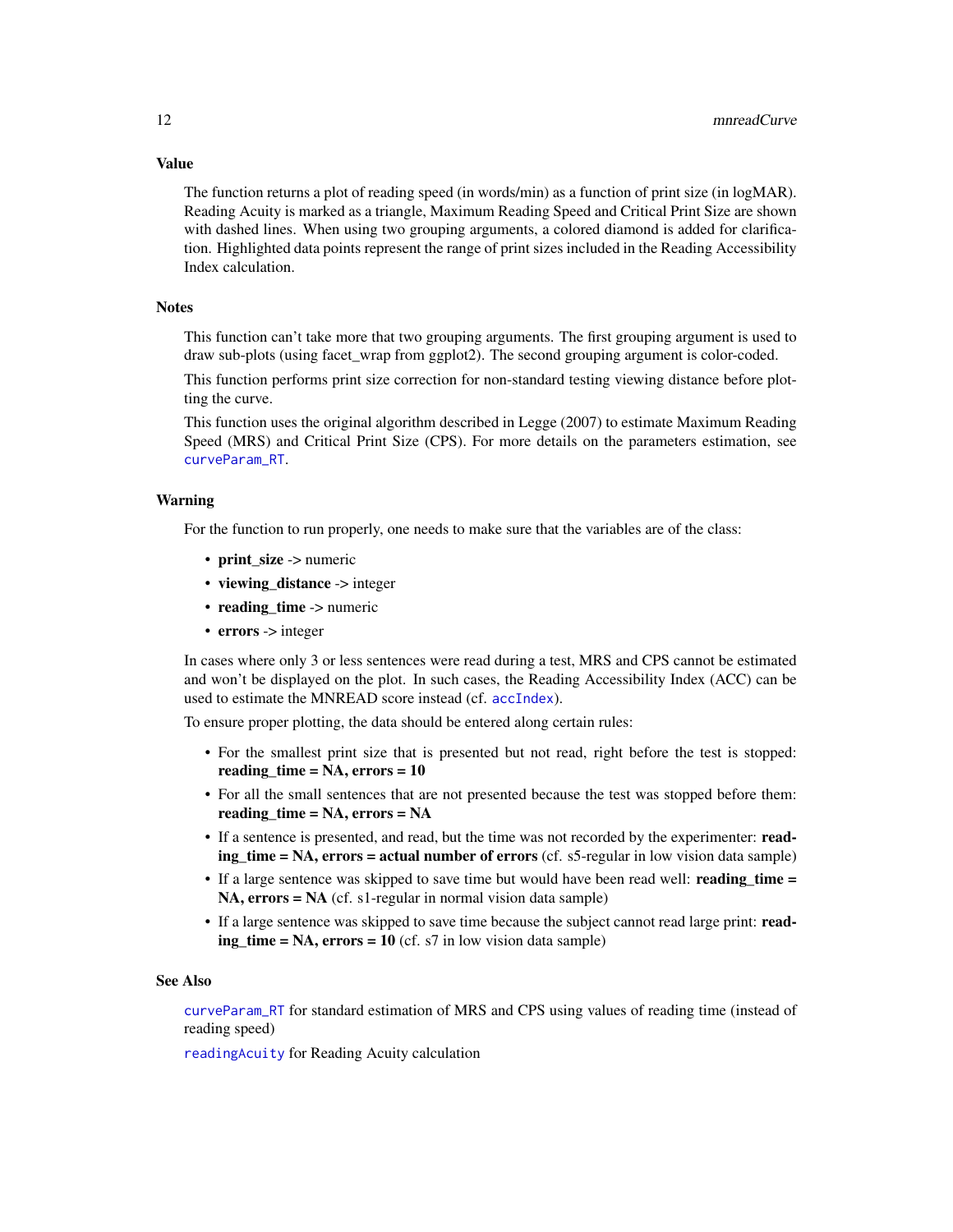#### mnreadCurve 13

#### Examples

```
# inspect the structure of the dataframe
head(data_low_vision, 10)
#------
# restrict dataset to one MNREAD test only (subject s1, regular polarity)
data_s1_reg <- data_low_vision %>%
   filter (subject == "s1", polarity == "regular")
# plot the MNREAD curve
## Not run: mnreadCurve(data_s1_reg, ps, vd, rt, err)
#------
# restrict dataset to one subject (s1) and plot the MNREAD curves using ONE GROUPING ARGUMENT
# (ie. polarity)
data_s1 <- data_low_vision %>%
  filter (subject == "s1")
# plot the MNREAD curve using ONE GROUPING ARGUMENT (ie. polarity)
 ## Not run: mnreadCurve(data_s1, ps, vd, rt, err, polarity)
#------
# restrict dataset to two subject (s1 & s2) and plot the MNREAD curves using TWO GROUPING ARGUMENTS
# (ie. subject and polarity)
data_s2 <- data_low_vision %>%
  filter (subject == "s1" | subject == "s2")## Not run: mnreadCurve(data_s2, ps, vd, rt, err, subject, polarity)
#------
# Once created, the MNREAD curve can be customized as needed using ggplot2,
# for ex., by adding the number of errors for each sentence on top of the curve
# plot the MNREAD curve
my.plot <- mnreadCurve(data_s1, ps, vd, rt, err, polarity)
# display my.plot
print(my.plot)
# calculate reading speed and perform print size correction
data_s1_new <- as.data.frame(
data_s1 %>%
   filter (err != "NA" & rt > 0) %>%
    mutate (errors10 = replace (err, err > 10, 10) \gg\mutate (rs = 60 * (10 - error10) / rt) %>%
   mutate (correct_ps = ps + round(log10(40/(vd)), 2)))
# add the number of errors for each sentence
```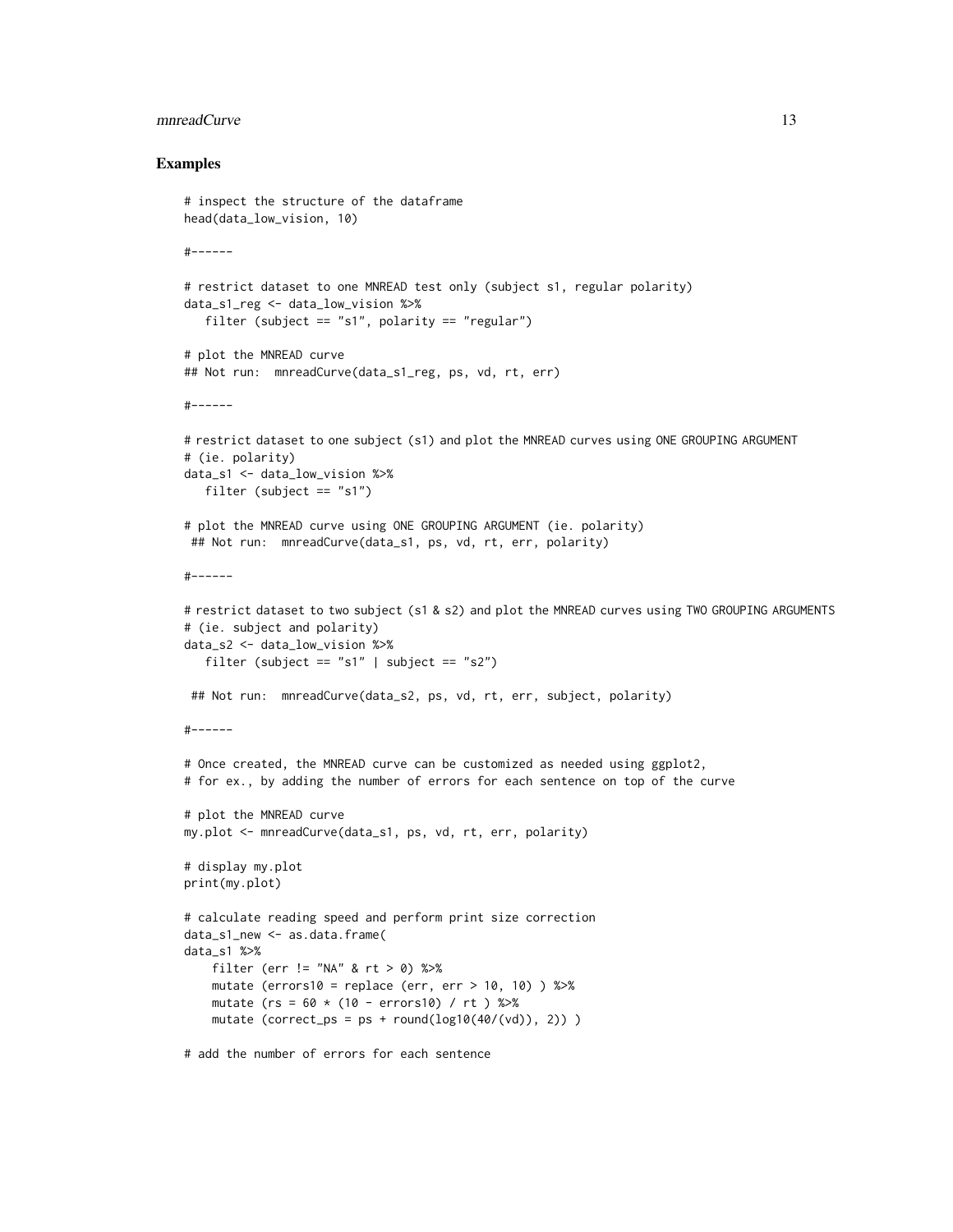```
14 mnreadParam
```

```
my.new.plot \leq - my.plot + geom_text(aes(x = correct_ps, y = rs + 5, label = errors10),
                                   alpha = 0.5,
                                   data = data_s1_new %>% filter (errors10 != 0) )
# display my.new.plot
print(my.new.plot)
#------
# MNREAD curves can also be saved in a pdf file, with each page showing a different subject
# count the number of subjects to define the number of pages
num_pages = length(unique(data_s2$subject))
# create a pdf file
## Not run:
pdf ("MNREAD_curves.pdf", width = 10.5, height = 8, paper = "special", useDingbats = TRUE)
# wrap the plots over several pages
for (i in seq(num_pages)){
   p <- mnreadCurve(data_s2 %>% filter (subject == sort(unique(data_s2$subject))[i]),
                     ps, vd, rt, err, subject, polarity)
   print(p)
}
dev.off()
## End(Not run)
```
<span id="page-13-1"></span>mnreadParam *Standard MNREAD parameters' estimation*

# Description

This function calculates simultaneously all four MNREAD parameters:

- Maximum Reading Speed (MRS)
- Critical Print Size (CPS)
- Reading Acuity (RA)
- Reading ACCessibility Index (ACC)

while performing print size correction for non-standard testing viewing distance.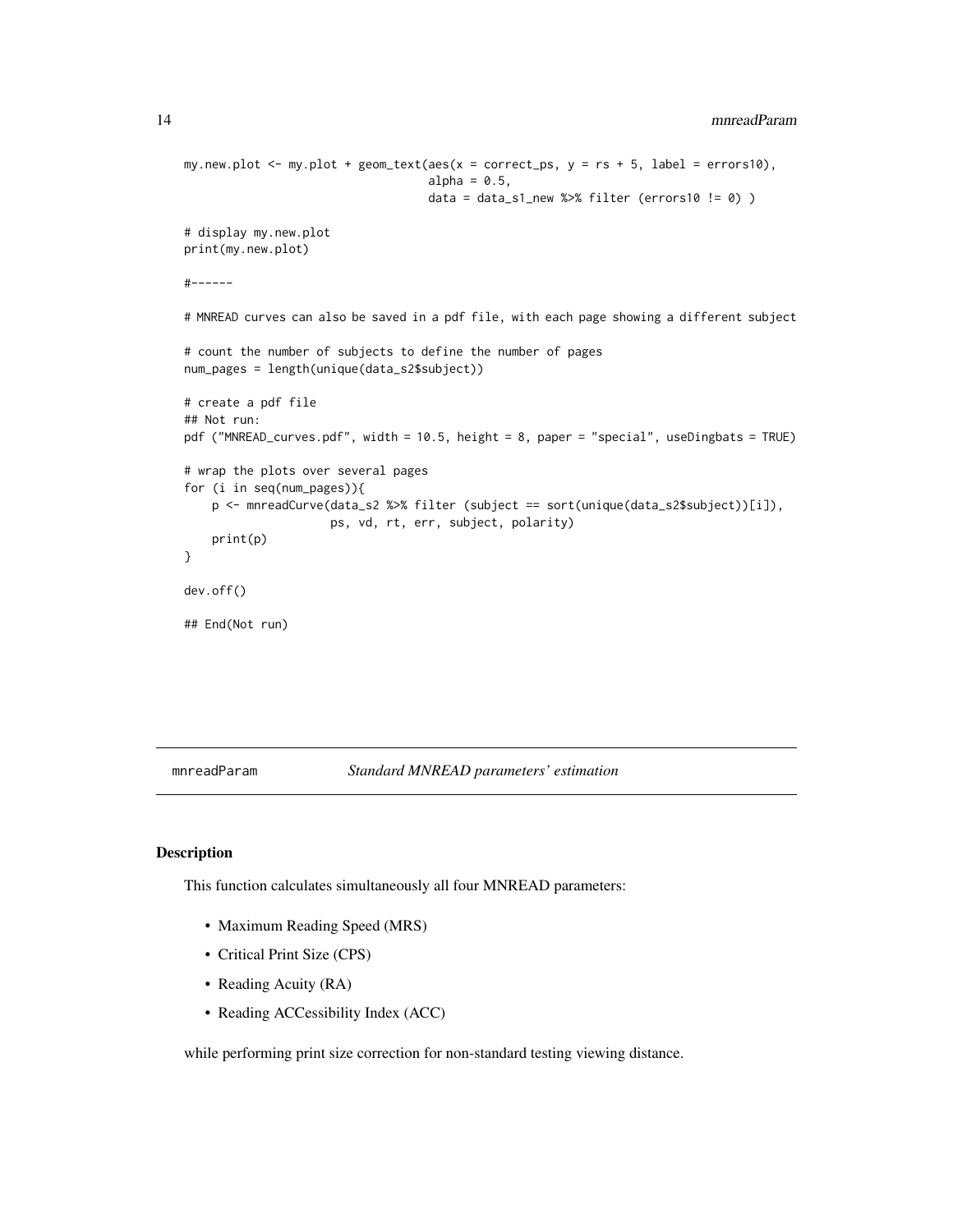## <span id="page-14-0"></span>mnreadParam 15

### Usage

```
mnreadParam(
  data,
  print_size,
  viewing_distance,
  reading_time,
  errors,
  \ldots = NULL
)
```
#### Arguments

| data             | The name of your dataframe.                                                                                       |  |  |  |
|------------------|-------------------------------------------------------------------------------------------------------------------|--|--|--|
| print_size       | The variable that contains print size values for each sentence (print size uncor-<br>rected for viewing distance) |  |  |  |
| viewing_distance |                                                                                                                   |  |  |  |
|                  | The variable that contains the viewing distance value used for testing                                            |  |  |  |
| reading_time     | The variable that contains the reading time for each sentence                                                     |  |  |  |
| errors           | The variable that contains the number of errors for each sentence                                                 |  |  |  |
|                  | Optional grouping arguments                                                                                       |  |  |  |

#### Value

The function returns a new dataframe with four variables:

- "RA" -> contains the Reading Acuity estimate (in logMAR)
- "CPS" -> contains the Critical Print Size estimate (in logMAR)
- "MRS" -> contains the Maximum Reading Speed estimate (in words/min)
- "ACC" -> contains the Reading Accessibility Index estimate

#### Notes

This function uses the original algorithm described in Legge (2007) to estimate Maximum Reading Speed (MRS) and Critical Print Size (CPS). This algorithm searches for a reading speed plateau in the data. A plateau is defined as a range of print sizes that supports reading speed at a significantly faster rate than the print sizes smaller or larger than the plateau range. Concretely, the plateau is determined as print sizes which reading speed is at least 1.96 SD faster than the other print sizes. The Maximum Reading Speed is estimated as the mean reading speed for print sizes included in the plateau. The Critical Print Size is defined as the smallest print size on the plateau.

For more details on the parameters estimation, see <https://legge.psych.umn.edu/mnread-acuity-charts>

For more details on the original algorithm, see Chapter 5 of this book:\ Legge, G.E. (2007). Psychophysics of Reading in Normal and Low Vision. Mahwah, NJ & London: Lawrence Erlbaum Associates. ISBN 0-8058-4328-0 [https://books.google.fr/books/about/Psychophysics\\_of\\_](https://books.google.fr/books/about/Psychophysics_of_Reading_in_Normal_and_L.html?id=BGTHS8zANiUC&redir_esc=y) [Reading\\_in\\_Normal\\_and\\_L.html?id=BGTHS8zANiUC&redir\\_esc=y](https://books.google.fr/books/about/Psychophysics_of_Reading_in_Normal_and_L.html?id=BGTHS8zANiUC&redir_esc=y)

To ensure proper estimation of the MRS and CPS, individual MNREAD curves should be plotted using [mnreadCurve](#page-10-1) and inspected visually.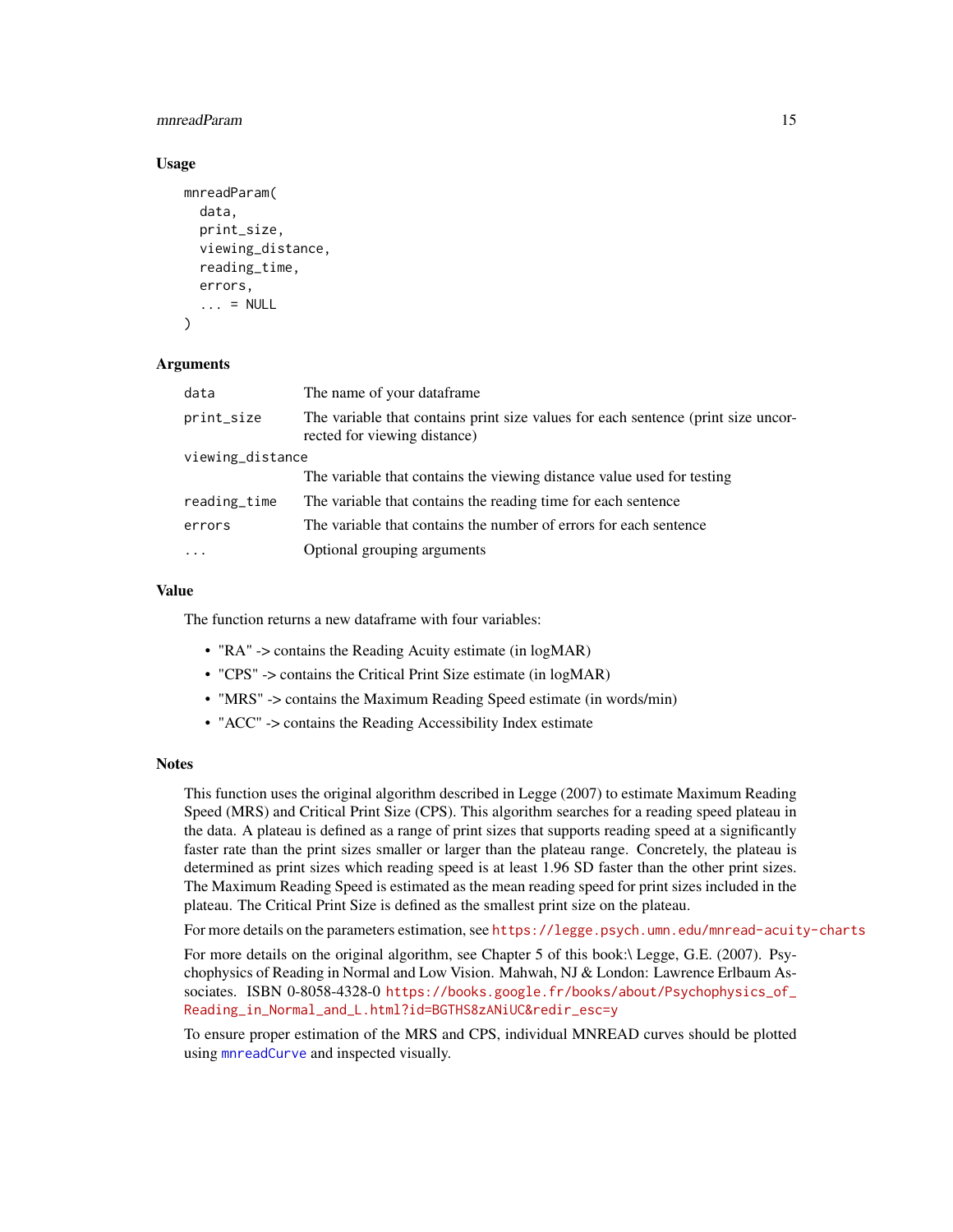# <span id="page-15-0"></span>Warning

For the function to run properly, one needs to make sure that the variables are of the class:

- print size -> numeric
- viewing\_distance -> integer
- $\cdot$  reading time  $\cdot$  numeric
- errors -> integer

In cases where only 3 or less sentences were read during a test, the function won't be able to estimate the MRS and CPS and will return NA values instead. The ACC should be used to estimate the MNREAD score in such cases where there are not enough data points to fit the MNREAD curve.

To ensure proper ACC calculation, the data should be entered along certain rules:

- For the smallest print size that is presented but not read, right before the test is stopped: reading\_time = NA, errors = 10
- For all the small sentences that are not presented because the test was stopped before them: reading\_time = NA, errors = NA
- If a sentence is presented, and read, but the time was not recorded by the experimenter: reading\_time = NA, errors = actual number of errors (cf. s5-regular in low vision data sample)
- If a large sentence was skipped to save time but would have been read well: reading\_time =  $NA$ ,  $errors = NA$  (cf. s1-regular in normal vision data sample)
- If a large sentence was skipped to save time because the subject cannot read large print: read $ing_time = NA$ ,  $errors = 10$  (cf. s7 in low vision data sample)

#### See Also

[curveParam\\_RT](#page-5-1) for standard MRS and CPS estimation using values of reading time (instead of reading speed)

[curveParam\\_RS](#page-3-1) for standard MRS and CPS estimation using values of reading speed (instead of reading time)

[nlmeParam](#page-22-1) for MRS and CPS estimation using a nonlinear mixed-effect model (NLME)

[readingAcuity](#page-27-1) for Reading Acuity calculation

[accIndex](#page-1-1) for Reading Accessibility Index calculation

# Examples

```
# inspect the structure of the dataframe
head(data_low_vision, 10)
```

```
#------
```

```
# restrict dataset to one MNREAD test only (subject s1, regular polarity)
data_s1 <- data_low_vision %>%
  filter (subject == "s1", polarity == "regular")
```

```
# run the parameters estimation
data_low_vision_param <- mnreadParam(data_s1, ps, vd, rt, err)
```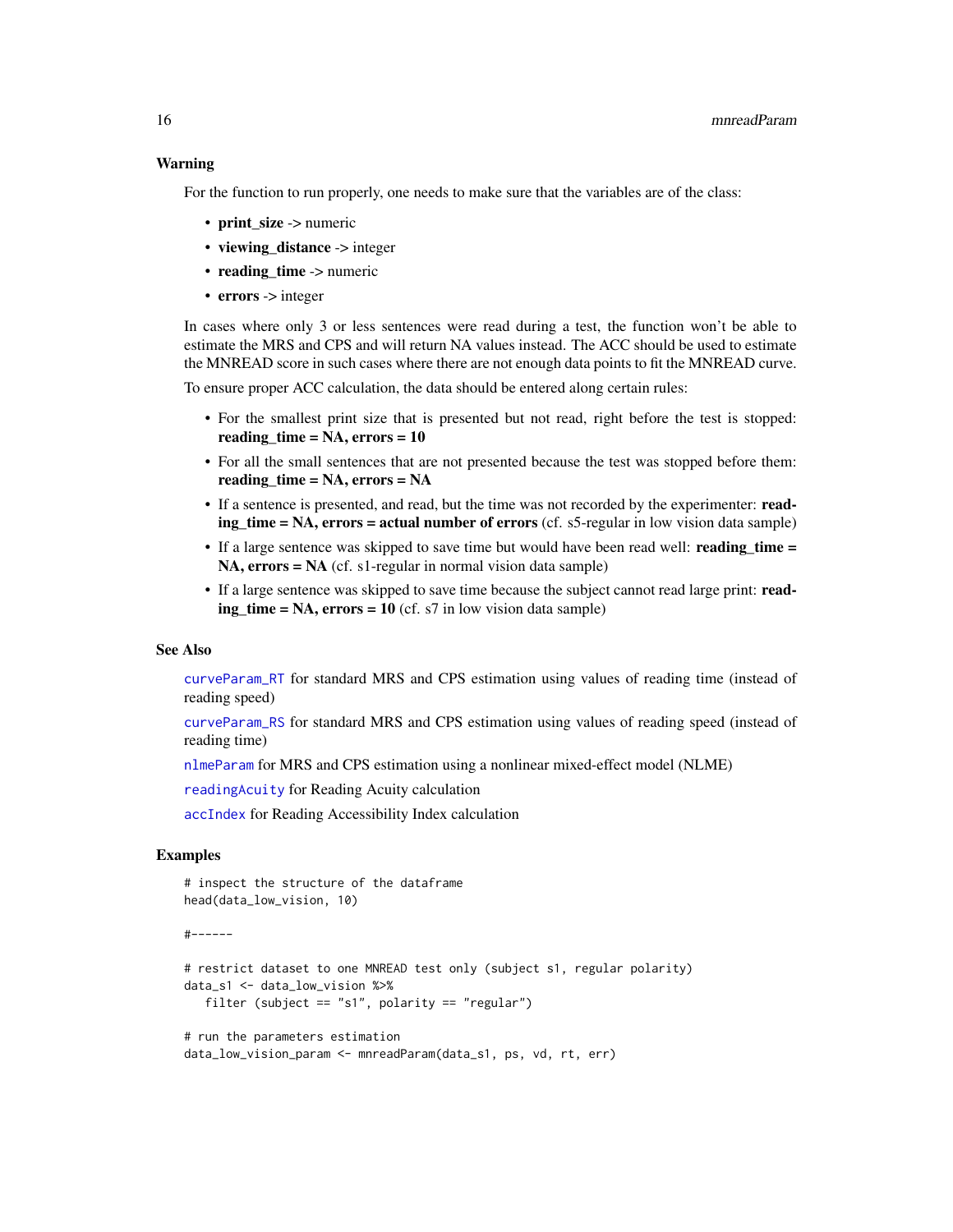#### <span id="page-16-0"></span> $m$ nreadR  $17$

# inspect the newly created dataframe data\_low\_vision\_param

#------

# run the parameters estimation on the whole dataset grouped by subject and polarity data\_low\_vision\_param <- mnreadParam(data\_low\_vision, ps, vd, rt, err, subject, polarity)

# inspect the structure of the newly created dataframe head(data\_low\_vision\_param, 10)

mnreadR *mnreadR: An R package for analyzing MNREAD data*

#### Description

mnreadR provides simple functions to estimate the four MNREAD parameters:

- Maximum Reading Speed (MRS) -> can be estimated with the standard method: alone with [curveParam\\_RT](#page-5-1) and [curveParam\\_RS](#page-3-1) or simultaneously with the other MNREAD parameters with [mnreadParam](#page-13-1). -> Alternatively, it can be estimated with NLME modeling using [nlmeParam](#page-22-1).
- Critical Print Size (CPS) -> can be estimated with the standard method: alone with [curveParam\\_RT](#page-5-1) and [curveParam\\_RS](#page-3-1) or simultaneously with the other MNREAD parameters with [mnreadParam](#page-13-1). -> Alternatively, it can be estimated with NLME modeling using [nlmeParam](#page-22-1).
- Reading Acuity (RA) -> can be estimated alone with [readingAcuity](#page-27-1) or simultaneously with the other MNREAD parameters with [mnreadParam](#page-13-1).
- Reading ACCessibility Index (ACC) -> can be estimated alone with [accIndex](#page-1-1) or simultaneously with the other MNREAD parameters with [mnreadParam](#page-13-1).

mnreadR also provides functions for graphical display:

- Raw data can be plotted with [mnreadCurve](#page-10-1)
- Estimates from the NLME fit can be plotted with [nlmeCurve](#page-17-1)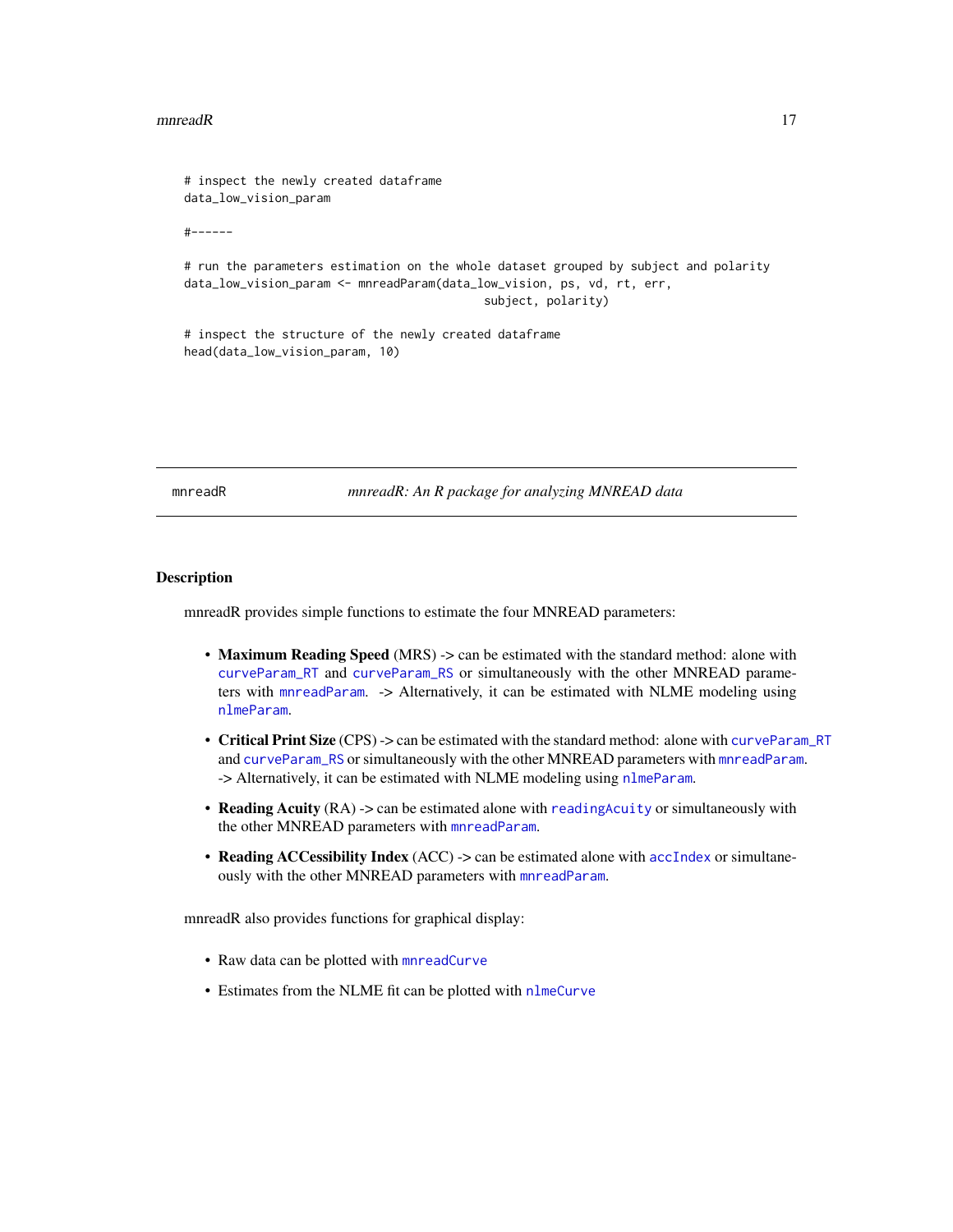<span id="page-17-1"></span><span id="page-17-0"></span>

# Description

This function uses the NLME model created from [nlmeModel](#page-20-1) to plot individual curves and Critical Print Size (CPS).

### Usage

```
nlmeCurve(nlme.model, displayCPS = TRUE, CPScriterion = NULL)
```
## Arguments

| nlme.model   | The object returned by nlmeModel                                                                                                                                                                                                                       |
|--------------|--------------------------------------------------------------------------------------------------------------------------------------------------------------------------------------------------------------------------------------------------------|
| displayCPS   | Optional argument to display the CPS on the individuals curves. Default is<br>TRUE. If set to FALSE, the CPS won't be plotted.                                                                                                                         |
| CPScriterion | Optional argument to specify a criterion for CPS estimation. The default crite-<br>rion value is '90 of MRS'. This criterion can vary from 75 to 95 of MRS and<br>should only be modified for specific purposes, as discussed in Cheung et al.<br>2008 |

# Value

The function returns a plot of reading speed (in log words/min) as a function of print size (in logMAR). If displayCPS is not specified, the Critical Print Size will be marked as an inverted triangle.

#### Notes

Print size shown on the plot(s) have been corrected for non-standard testing viewing distance.

For more details on the nlme fit, see:\ Cheung SH, Kallie CS, Legge GE, Cheong AM. Nonlinear mixed-effects modeling of MNREAD data. Invest Ophthalmol Vis Sci. 2008;49:828–835. doi: 10.1167/iovs.07-0555.

# See Also

[nlmeModel](#page-20-1) to fit MNREAD data using a nonlinear mixed-effect (NLME) modeling

[nlmeParam](#page-22-1) to estimate Maximum Reading Speed (MRS) and Critical Print Size (CPS) from the NLME model

[mnreadCurve](#page-10-1) for standard MNREAD curve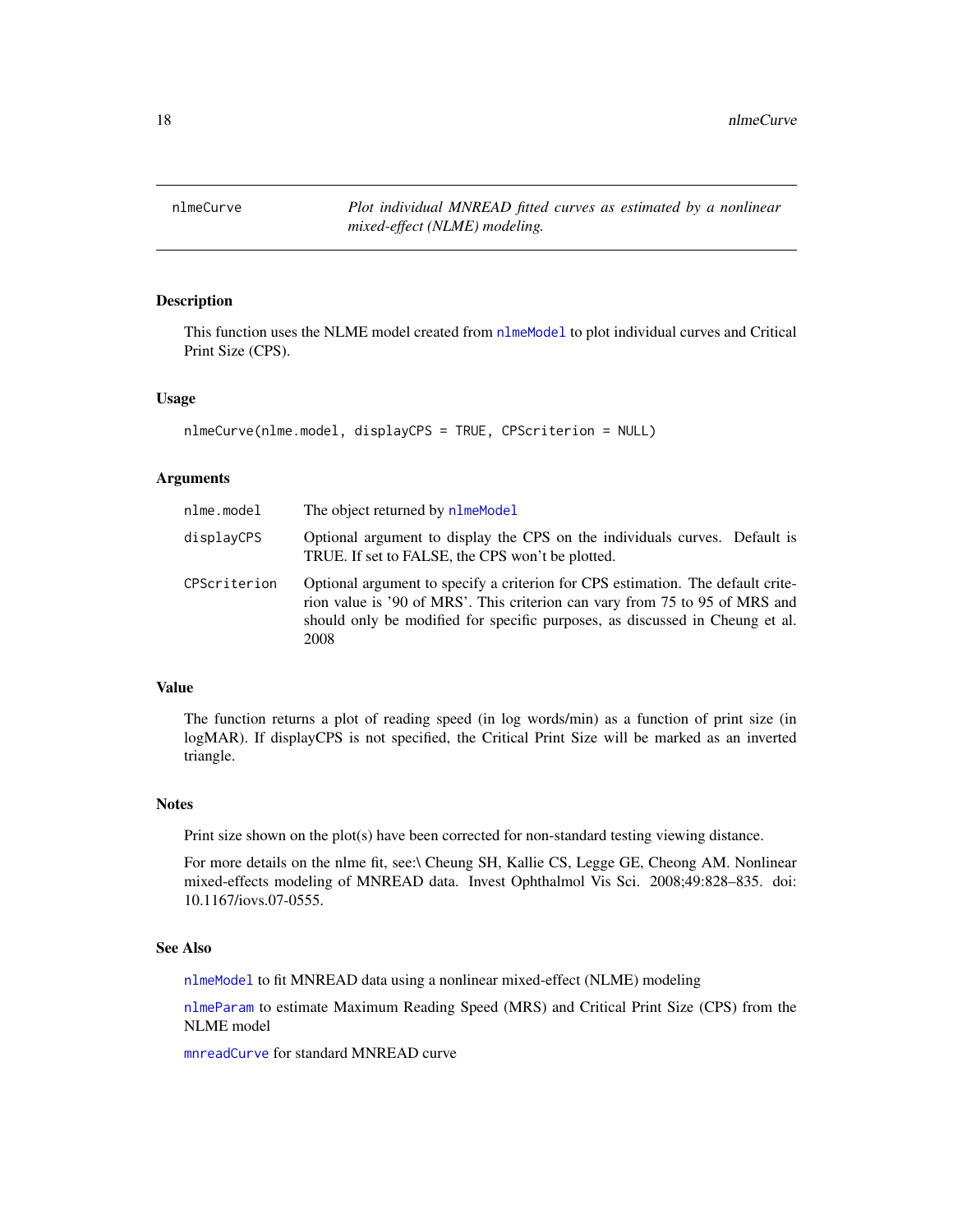#### nlmeCurve 19

#### Examples

```
# inspect the structure of the dataframe
head(data_low_vision, 10)
#------
# restrict dataset to one MNREAD test per subject (regular polarity only)
data_regular <- data_low_vision %>%
    filter (polarity == "regular")
# run the NLME model for data grouped by subject
## Not run: nlme_model <- nlmeModel(data_regular, ps, vd, rt, err, subject)
#------
# plot MNREAD curves and CPS with a default CPS criterion of '90 of MRS'
## Not run: nlmeCurve(nlme_model)
# plot MNREAD curves without the CPS for a default CPS criterion of '90 of MRS'
## Not run: nlmeCurve(nlme_model, FALSE)
# plot MNREAD curves and CPS with a specific CPS criterion of '80 of MRS'
## Not run: nlmeCurve(nlme_model, TRUE, 0.8)
#------
# Once created, the NLME curve can be further customized using ggplot2
# plot the NLME curve
## Not run: my_plot <- nlmeCurve(nlme_model)
# display my.plot
## Not run: print(my_plot)
# modify my.plot
## Not run: my_new_plot <- my_plot +
# overwrites the raw data points
    geom_point(data = nlme_model[[1]], aes(x=correct_ps, y = rs), size = 4) +
# changes the colors of the curve and raw data (effective only for nested designs)
   scale_color_brewer(palette="Set1") +
 # changes the colors of the CPS diamond (effective only for nested designs)
   scale_fill_brewer(palette="Set1") +
# modifies the aspect of the x-axis
    scale_x_{continuous(breaks = seq (-0.5, 2.5, 0.4))## End(Not run)
# display my.new.plot
## Not run: print(my_new_plot)
```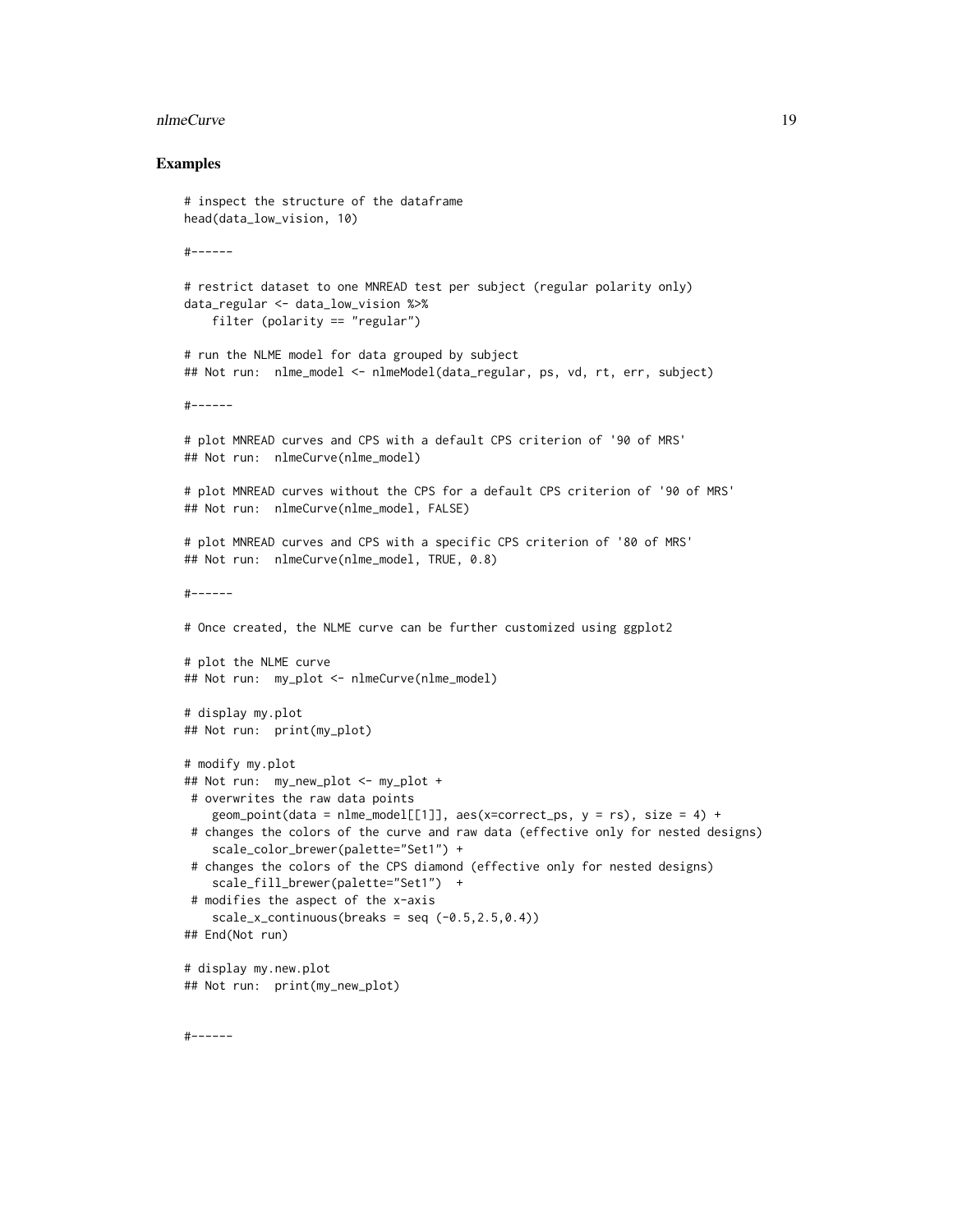```
# For very large datasets, it can be usefull to plot only selected facets to inspect individual fit
# To do so, one needs to restrict the dataframe called in each of the three layers of the plot
# list of subject names to keep
subjects_to_keep <- paste ("s", 1:4, sep = "")
# first filter the original data points (data called in the first layer)
## Not run: my_plot$data <- my_plot$data %>%
    filter(subject %in% subjects_to_keep) %>%
    droplevels()
## End(Not run)
# then filter the fitted data points (data called in the second layer)
## Not run: my_plot$layers[[2]]$data <- my_plot$layers[[2]]$data %>%
    filter(subject %in% subjects_to_keep) %>%
    droplevels()
## End(Not run)
# and finally, if 'displayCPS' was set to TRUE, filter the data used to display the CPS
## Not run: my_plot$layers[[4]]$data <- my_plot$layers[[4]]$data %>%
    filter(subject %in% subjects_to_keep) %>%
    droplevels()
## End(Not run)
# plot the restricted my.plot
## Not run: my_plot
#------
# It is also possible to export the curves in a pdf file running over several pages
# and select the desired number of curves per page
# set the desired number of subjects by page
facet_nb = 4
# count the resulting number of pages
num_pages = ceiling(length(unique(data_low_vision$subject))/facet_nb)
# identify the list of subject names
subjects_to_plot <- unique(as.character(data_low_vision$subject))
# split the list into chunks the same size as the number of subjects per page
subjects_to_plot_splitted <- split(subjects_to_plot, ceiling(seq_along(subjects_to_plot)/facet_nb))
# create a pdf and wrap plots over several pages
## Not run: pdf("nlme-MNREAD-curves.pdf",
             width = 10.5, height = 8,
              paper="USr", useDingbats=T)
              for (i in seq(num_pages))
              {
                 my.plot <- nlmeCurve(nlme_model, displayCPS = F)
```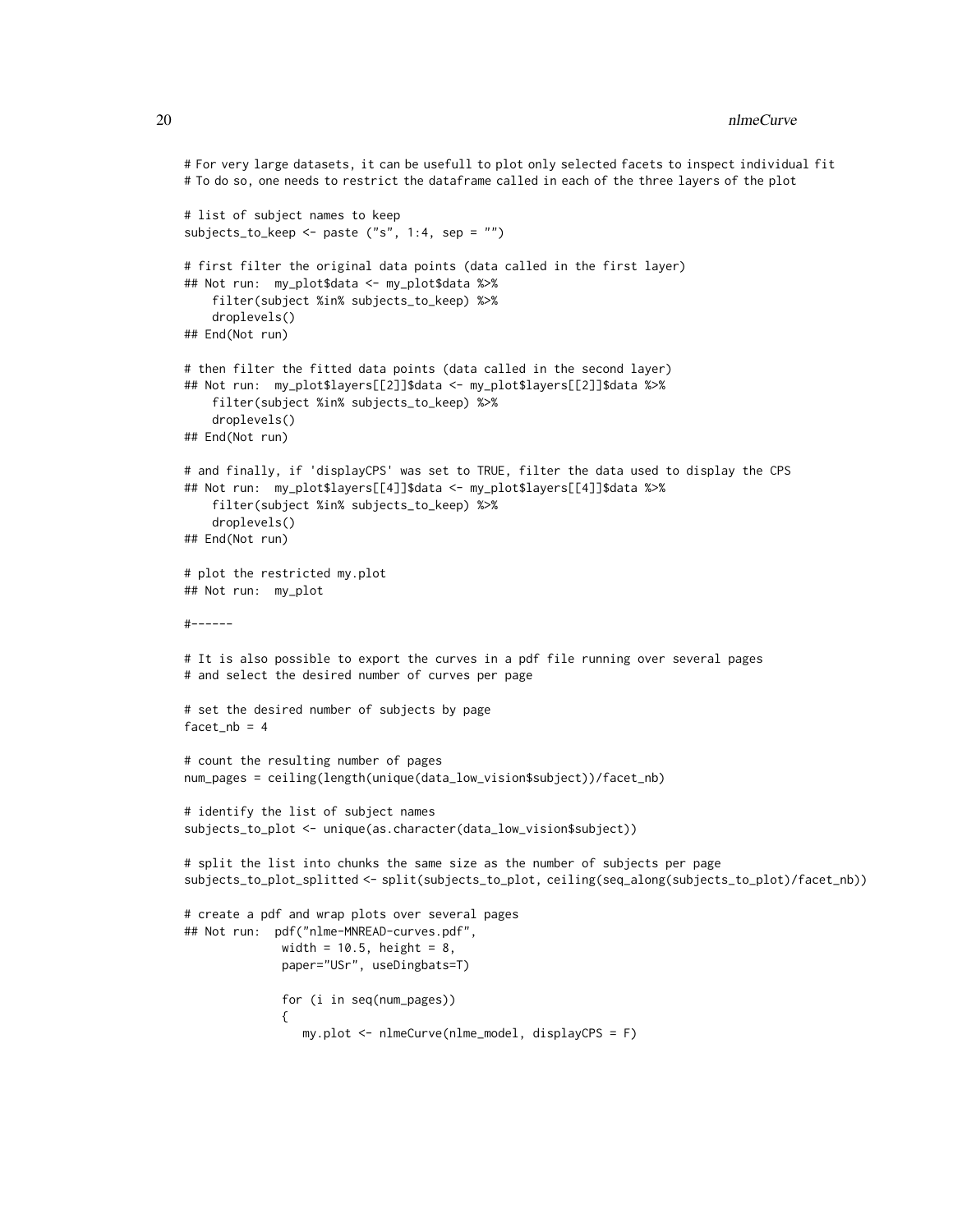```
# filter the original data points for the selected chunk of subjects
                 my.plot$data <- my.plot$data %>%
                 filter(subject %in% subjects_to_plot_splitted[[i]]) %>%
                 droplevels()
                 # filter the fitted data points for the selected chunk of subjects
                 my.plot$layers[[2]]$data <- my.plot$layers[[2]]$data %>%
                 filter(subject %in% subjects_to_plot_splitted[[i]]) %>%
                 droplevels()
                 print (my.plot + geom_line(colour = "red"))
              }
              dev.off()
## End(Not run)
```
<span id="page-20-1"></span>nlmeModel *MNREAD data fitting using a nonlinear mixed-effect (NLME) modeling.*

# Description

This function uses a nonlinear mixed effects model (NLME), as described in Cheung et al. 2008, where variations across individuals are modeled as random effects. This function estimates and returns the NLME model while performing print size correction for non-standard testing viewing distance (ie. different than 40 cm).

#### Usage

```
nlmeModel(
  data,
  print_size,
  viewing_distance,
  reading_time,
  errors,
  subjectID,
  nested = NULL,
  group = NULL
)
```
#### **Arguments**

| data       | The name of your dataframe                                                                                        |
|------------|-------------------------------------------------------------------------------------------------------------------|
| print_size | The variable that contains print size values for each sentence (print size uncor-<br>rected for viewing distance) |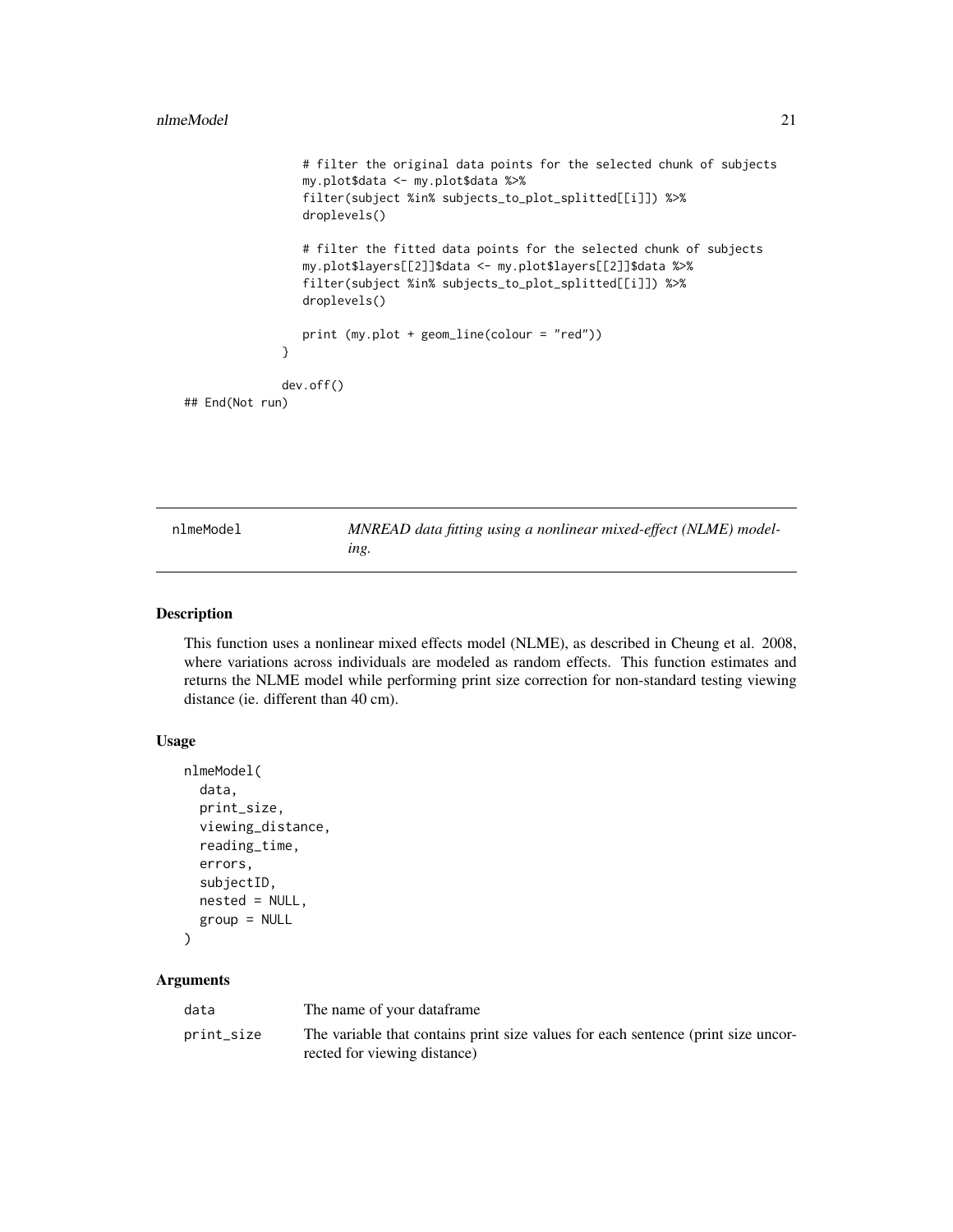<span id="page-21-0"></span>

| viewing_distance |                                                                                                                                                       |  |
|------------------|-------------------------------------------------------------------------------------------------------------------------------------------------------|--|
|                  | The variable that contains the viewing distance value used for testing                                                                                |  |
| reading_time     | The variable that contains the reading time for each sentence                                                                                         |  |
| errors           | The variable that contains the number of errors for each sentence                                                                                     |  |
| subjectID        | The variable that contains the subject identifiers                                                                                                    |  |
| nested           | Optional argument to build a model with a nested structure. 'nested' specifies<br>which variable should be nested within subject. Default is NULL.    |  |
| group            | Optional argument to build a model with a grouped structure. 'group' specifies<br>which variable should be used as grouping argument. Default is NULL |  |

# Value

The function returns a list of two objects:

- an object of class dataframe which is a cleaned version of the dataset called by the function to fit the model
- an object of class [nlme](#page-0-0) returned by the function nlme

# **Notes**

For subjects with incomplete data, warning messages might appear in the console. However, the NLME model will run, using supporting data from the rest of the population.

This functions supports nested, grouped and nested + grouped structures.

If needed, the nlme object returned can be further explored using generic functions from the nlme package.

This function implements several functions from the nlme package to build the NLME model:

- it first calls groupedData() to format the dataset in order to match the desired structure
- it then uses nlsList() to generate starting values
- it finally calls nlme() to build the model

For more details on the nlme fit, see:\ Cheung SH, Kallie CS, Legge GE, Cheong AM. Nonlinear mixed-effects modeling of MNREAD data. Invest Ophthalmol Vis Sci. 2008;49:828–835. doi: 10.1167/iovs.07-0555.

#### Warning

For the function to run properly, please make sure that variables are of the following classes:

- print\_size -> numeric
- viewing distance -> integer
- $\cdot$  reading time -> numeric
- errors -> integer

The optional arguments "nested" and "group" should only be specified when they are needed. In case they are called and set to NULL, the function will not run and will return an error.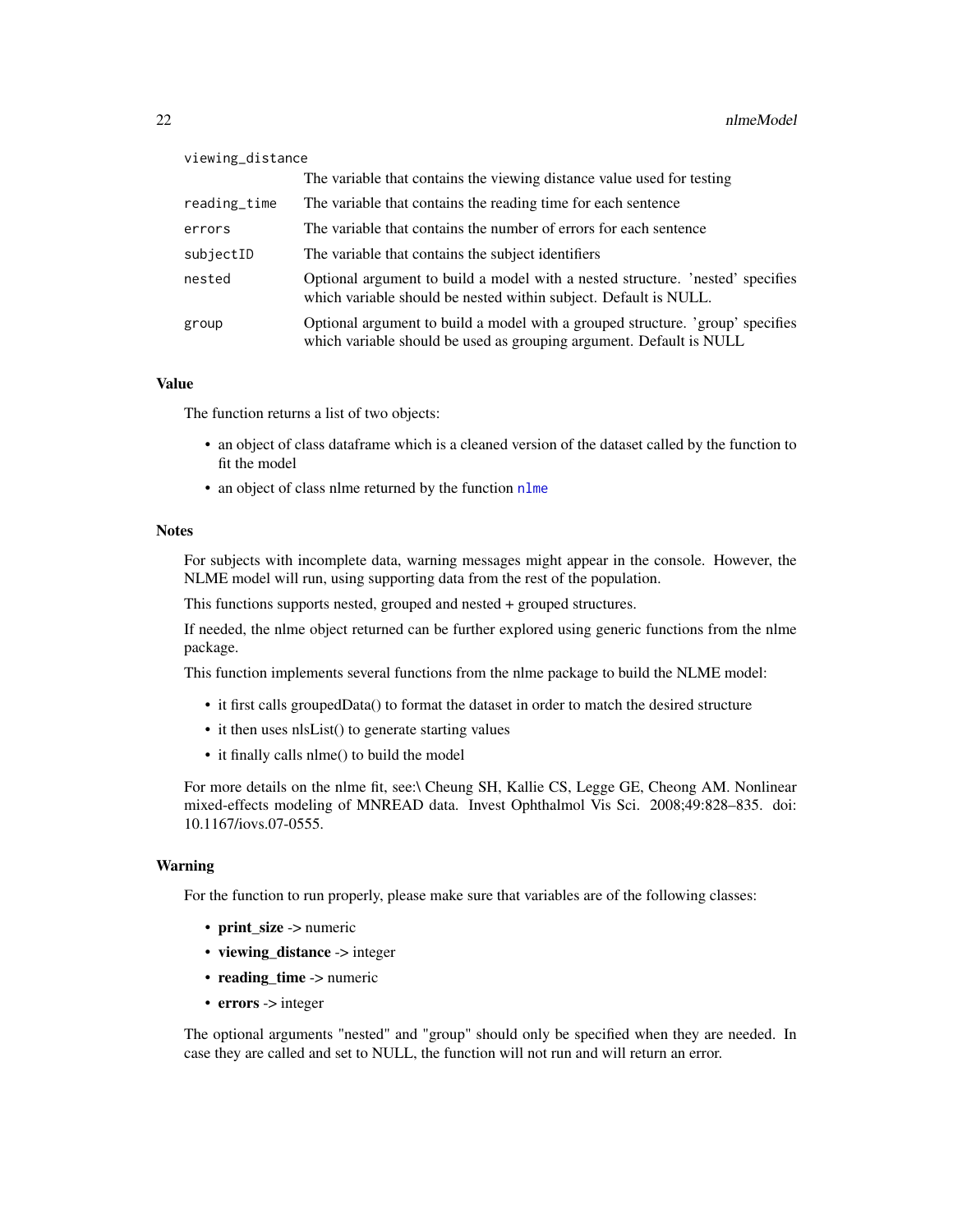#### <span id="page-22-0"></span>nlmeParam 23

#### See Also

[nlmeParam](#page-22-1) to estimate Maximum Reading Speed (MRS) and Critical Print Size (CPS) from the NLME model

[nlmeCurve](#page-17-1) to plot the individual MNREAD curves estimated from the NLME model

### Examples

```
# inspect the structure of the dataframe
head(data_low_vision, 10)
#------
# restrict dataset to one MNREAD test per subject (regular polarity only)
data_regular <- data_low_vision %>%
    filter (polarity == "regular")
# run the NLME model for data grouped by subject
## Not run: model_simple <- nlmeModel(data_regular, ps, vd, rt, err, subject)
# to print the model summary
## Not run: summary(model_simple[[2]])
# to print the first 3 rows of the cleaned dataset containing the raw data and used to run the model
## Not run: head(model_simple[[1]], 3)
#------
# run the NLME model on the whole dataset with polarity nested within subject
## Not run: model_nested <- lmeModel(data_low_vision, ps, vd, rt, err, subject,
                                   nested = polarity)
## End(Not run)
#------
# run theNLME model on the whole dataset with polarity nested within subject
# and grouped based on treatment
## Not run: model_nested_grouped <- nlmeModel(data_low_vision, ps, vd, rt, err, subject,
                                            nested = polarity, group = treatment)
## End(Not run)
```
<span id="page-22-1"></span>nlmeParam *Maximum Reading Speed (MRS) and Critical Print Size (CPS) estimation using a nonlinear mixed-effect (NLME) modeling.*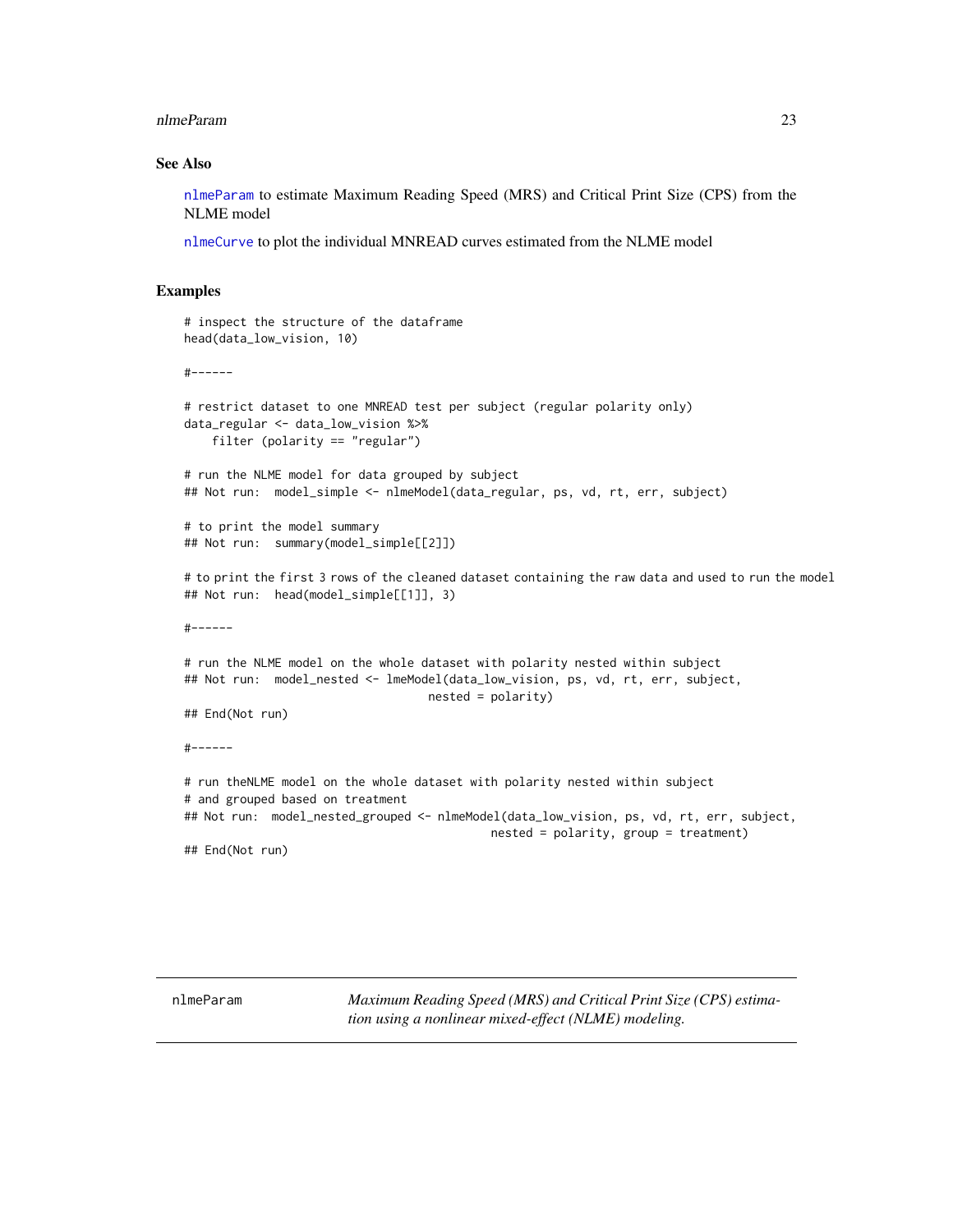# <span id="page-23-0"></span>**Description**

This function uses the NLME model created from [nlmeModel](#page-20-1) to extract the following MNREAD parameters:

- Maximum Reading Speed (MRS)
- Critical Print Size (CPS)

# Usage

```
nlmeParam(nlme.model, CPScriterion = NULL)
```
# Arguments

| nlme.model   | The object returned by nlmeModel                                                                                                                                                                                                                       |
|--------------|--------------------------------------------------------------------------------------------------------------------------------------------------------------------------------------------------------------------------------------------------------|
| CPScriterion | Optional argument to specify a criterion for CPS estimation. The default crite-<br>rion value is '90 of MRS'. This criterion can vary from 75 to 95 of MRS and<br>should only be modified for specific purposes, as discussed in Cheung et al.<br>2008 |

# Value

The function returns a new dataframe with two variables:

- "CPS" -> contains the Critical Print Size estimate (in logMAR)
- "MRS" -> contains the Maximum Reading Speed estimate (in words/min)

# **Notes**

To ensure proper estimation of the MRS and CPS, individual MNREAD fit should be plotted using [nlmeCurve](#page-17-1) and inspected visually. If some of the estimated values of MRS and CPS seem off given the actual data, we advise you to run [mnreadCurve](#page-10-1) and overwrite these estimates with values estimated visually from the actual MNREAD curve.

For more details on the nlme fit, see:\ Cheung SH, Kallie CS, Legge GE, Cheong AM. Nonlinear mixed-effects modeling of MNREAD data. Invest Ophthalmol Vis Sci. 2008;49:828–835. doi: 10.1167/iovs.07-0555.

#### See Also

[nlmeModel](#page-20-1) to fit MNREAD data using a nonlinear mixed-effect (NLME) modeling

[nlmeCurve](#page-17-1) to plot the individual MNREAD curves estimated from the NLME model

[curveParam\\_RT](#page-5-1) for standard estimation of MRS and CPS

[mnreadParam](#page-13-1) for all MNREAD parameters estimation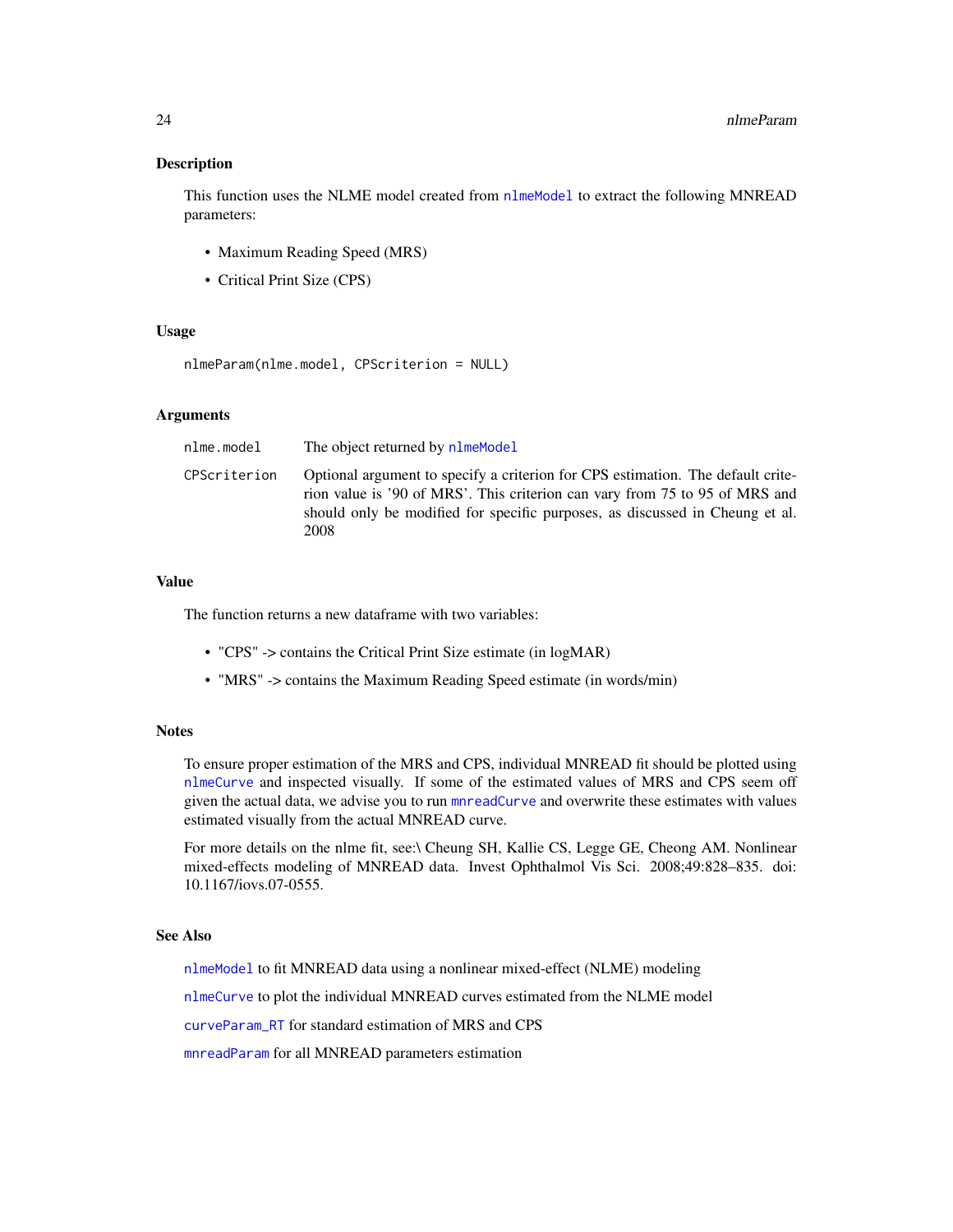# <span id="page-24-0"></span>nlmePredict\_PS 25

# Examples

```
# inspect the structure of the dataframe
head(data_low_vision, 10)
#------
# restrict dataset to one MNREAD test per subject (regular polarity only)
data_regular <- data_low_vision %>%
   filter (polarity == "regular")
# run the NLME model for data grouped by subject
## Not run: nlme_model <- nlmeModel(data_regular, ps, vd, rt, err, subject)
#------
# run the parameters' estimation for a default CPS criterion of '90 of MRS'
## Not run: nlmeParam(nlme_model)
# run the parameters' estimation for a specific CPS criterion of '80 of MRS'
## Not run: nlmeParam(nlme_model, 0.8)
```

| nlmePredict PS | Estimation of the print size value necessary to achieve a given reading |
|----------------|-------------------------------------------------------------------------|
|                | speed.                                                                  |

# Description

This function uses results from the NLME model created with [nlmeModel](#page-20-1) to estimate the print size value required to achieve a specific reading speed.

#### Usage

```
nlmePredict_PS(nlme.model, reading.speed)
```
# **Arguments**

| nlme.model | The object returned by nlmeModel                                 |
|------------|------------------------------------------------------------------|
|            | reading. speed A specific value of reading speed in words/minute |

# Value

The function returns a dataframe with a with two variables:

- "reading\_speed" -> the reading speed value passed to the function (in words/min)
- "required\_print\_size" -> the print size required to achieve the reading speed value passed to the function (in logMAR)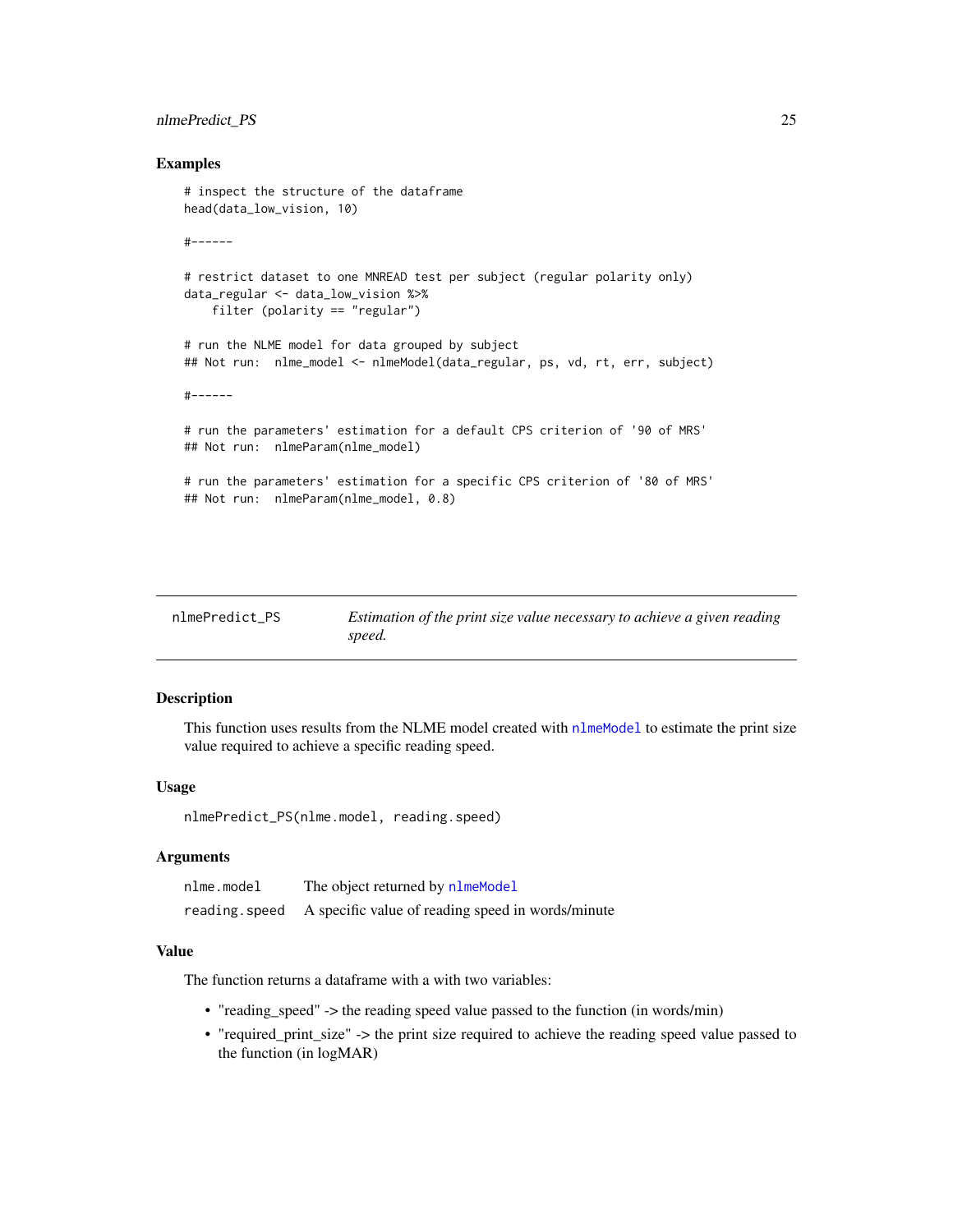#### <span id="page-25-0"></span>**Notes**

The values of print size returned have been corrected for non-standard testing viewing distance.

For more details on the nlme fit, see:\ Cheung SH, Kallie CS, Legge GE, Cheong AM. Nonlinear mixed-effects modeling of MNREAD data. Invest Ophthalmol Vis Sci. 2008;49:828–835. doi: 10.1167/iovs.07-0555.

# See Also

[nlmeModel](#page-20-1) to fit MNREAD data using a nonlinear mixed-effect (NLME) modeling

[nlmeParam](#page-22-1) to estimate Maximum Reading Speed (MRS) and Critical Print Size (CPS) from the NLME model

[nlmeCurve](#page-17-1) to plot the individual MNREAD curves estimated from the NLME model

#### Examples

```
# inspect the structure of the dataframe
head(data_low_vision, 10)
#------
# restrict dataset to one MNREAD test per subject (regular polarity only)
data_regular <- data_low_vision %>%
   filter (polarity == "regular")
# run the NLME model for data grouped by subject
## Not run: nlme_model <- nlmeModel(data_regular, ps, vd, rt, err, subject)
#------
# extract the critical print size required
# to achieve 40 words/min (ie. spot reading) according to the NLME fit
## Not run: nlmePredict_PS(nlme_model, 40)
#------
```

```
# extract the critical print size required
# to achieve 80 words/min (ie. fluent reading) according to the NLME fit
## Not run: nlmePredict_PS(nlme_model, 80)
```
nlmePredict\_RS *Estimation of the reading speed achieved for a given print size.*

#### **Description**

This function uses results from the NLME model created with [nlmeModel](#page-20-1) to estimate the reading speed achieved for a specific print size.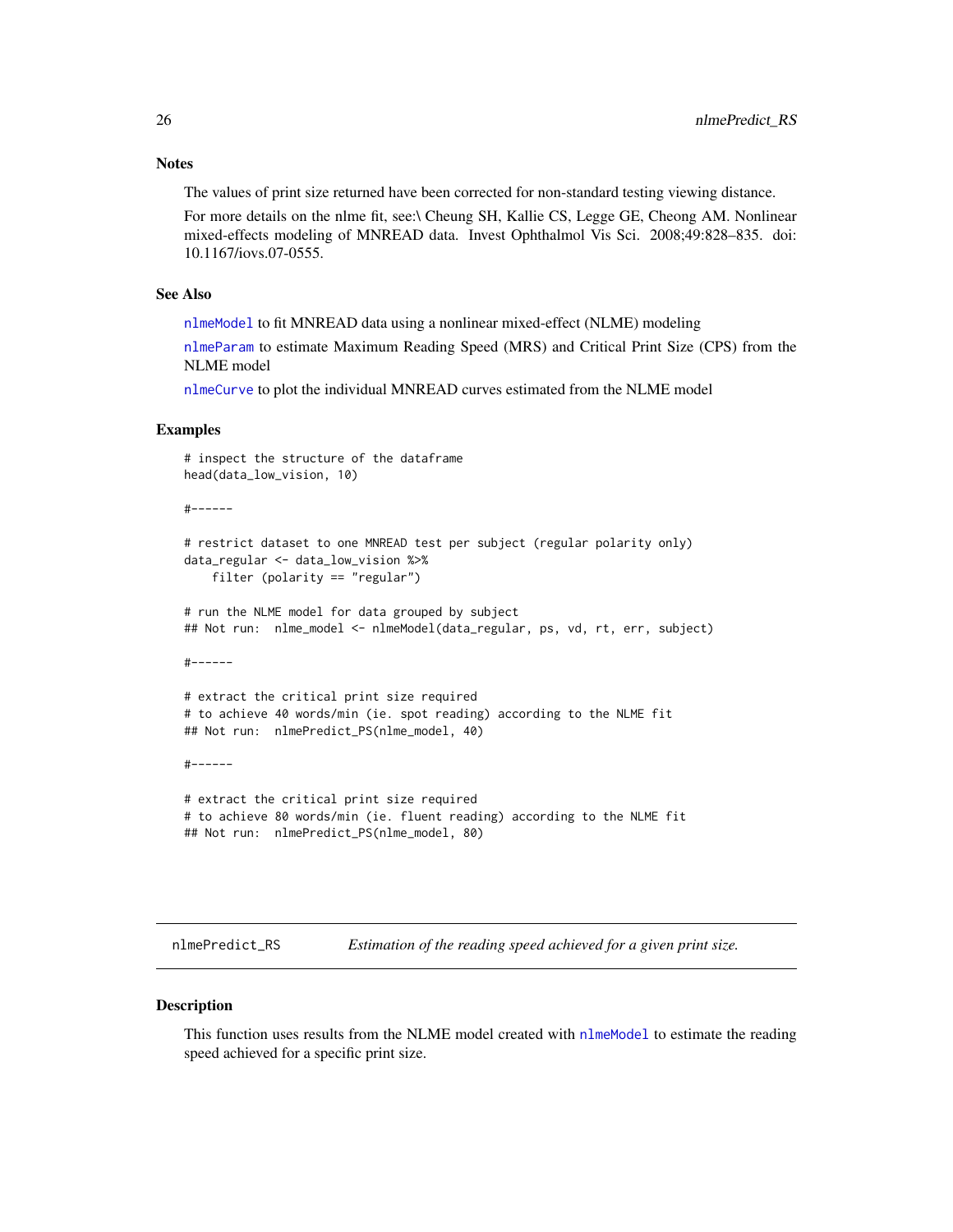# <span id="page-26-0"></span>nlmePredict\_RS 27

#### Usage

nlmePredict\_RS(nlme.model, print.size)

### Arguments

| nlme.model | The object returned by nlmeModel         |
|------------|------------------------------------------|
| print.size | A specific value of print size in logMAR |

#### Value

The function returns a dataframe with a with two variables:

- "print\_size" -> the print size value passed to the function (in logMAR)
- "estimated\_reading\_speed" -> the reading speed achieved at the specified print size as estimated by the NLME model (in words/min)

# **Notes**

The values of print size returned have been corrected for non-standard testing viewing distance.

For more details on the nlme fit, see:\ Cheung SH, Kallie CS, Legge GE, Cheong AM. Nonlinear mixed-effects modeling of MNREAD data. Invest Ophthalmol Vis Sci. 2008;49:828–835. doi: 10.1167/iovs.07-0555.

# See Also

[nlmeModel](#page-20-1) to fit MNREAD data using a nonlinear mixed-effect (NLME) modeling

[nlmeParam](#page-22-1) to estimate Maximum Reading Speed (MRS) and Critical Print Size (CPS) from the NLME model

[nlmeCurve](#page-17-1) to plot the individual MNREAD curves estimated from the NLME model

# Examples

# inspect the structure of the dataframe head(data\_low\_vision, 10)

#------

```
# restrict dataset to one MNREAD test per subject (regular polarity only)
data_regular <- data_low_vision %>%
    filter (polarity == "regular")
```
# run the NLME model for data grouped by subject ## Not run: nlme\_model <- nlmeModel(data\_regular, ps, vd, rt, err, subject)

#------

```
# extract reading speed achieved at 1.6 logMAR according to the NLME fit
## Not run: nlmePredict_RS(nlme_model, 1.6)
```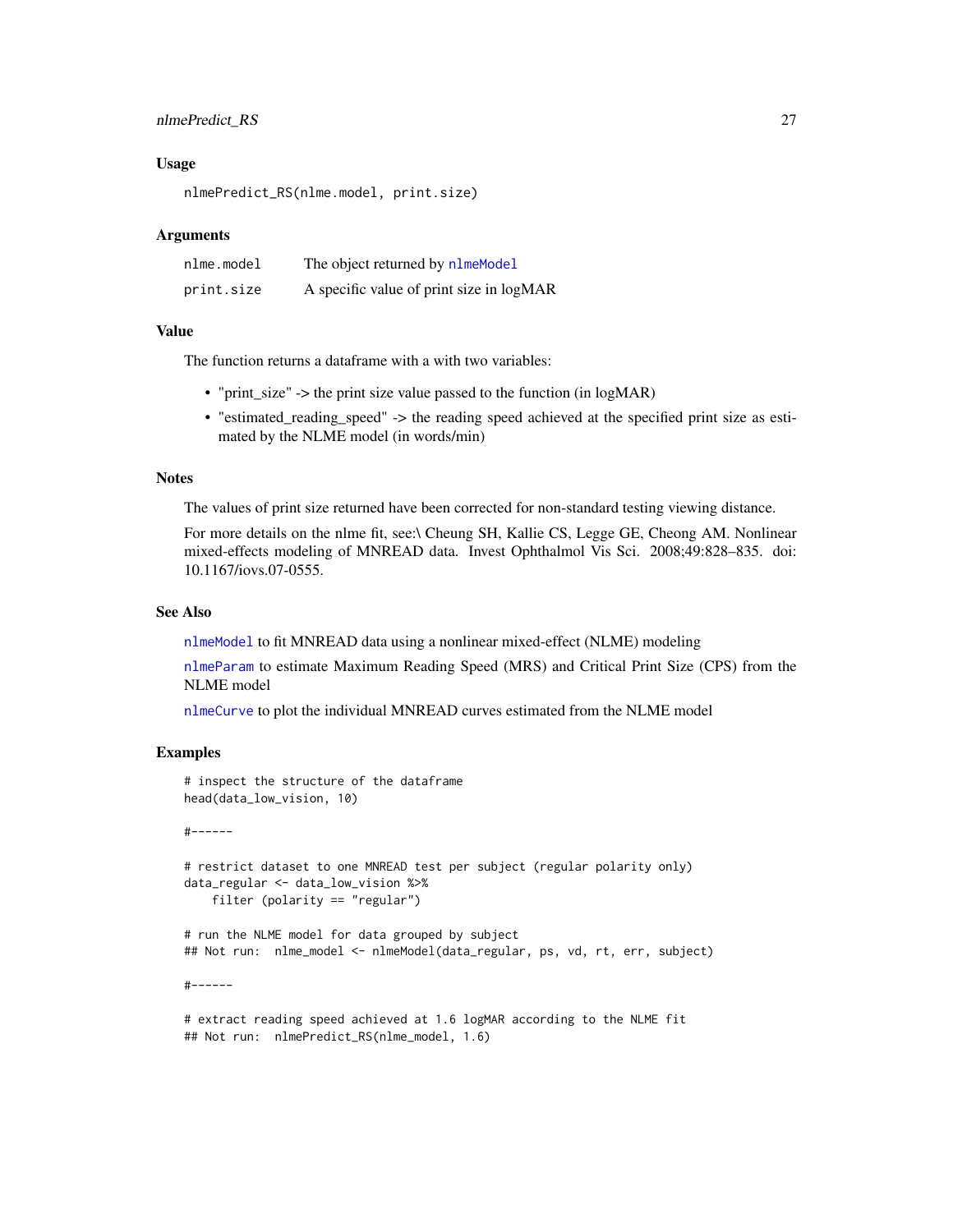# <span id="page-27-1"></span><span id="page-27-0"></span>readingAcuity *Reading Acuity (RA) calculation*

# Description

Reading Acuity (RA) is defined as the smallest print size at which one can read without making significant errors. This function measures Reading Acuity to the nearest 0.1 logMAR, while performing print size correction for non-standard testing viewing distance.

### Usage

```
readingAcuity(
  data,
 print_size,
  viewing_distance,
  reading_time,
 errors,
  \ldots = NULL
)
```
# Arguments

| data             | The name of your dataframe.                                                                                       |
|------------------|-------------------------------------------------------------------------------------------------------------------|
| print_size       | The variable that contains print size values for each sentence (print size uncor-<br>rected for viewing distance) |
| viewing_distance |                                                                                                                   |
|                  | The variable that contains the viewing distance value used for testing                                            |
| reading_time     | The variable that contains the reading time for each sentence                                                     |
| errors           | The variable that contains the number of errors for each sentence                                                 |
| $\ddots$         | Optional grouping arguments                                                                                       |

# Value

The function returns a new dataframe with a variable called "RA" that contains the Reading Acuity estimate (in logMAR).

# See Also

[mnreadParam](#page-13-1) for all MNREAD parameters estimation

[curveParam\\_RT](#page-5-1) for MRS and CPS estimation using values of reading time (instead of reading speed)

[curveParam\\_RS](#page-3-1) for MRS and CPS estimation using values of reading speed (instead of reading time)

[accIndex](#page-1-1) for Reading Accessibility Index calculation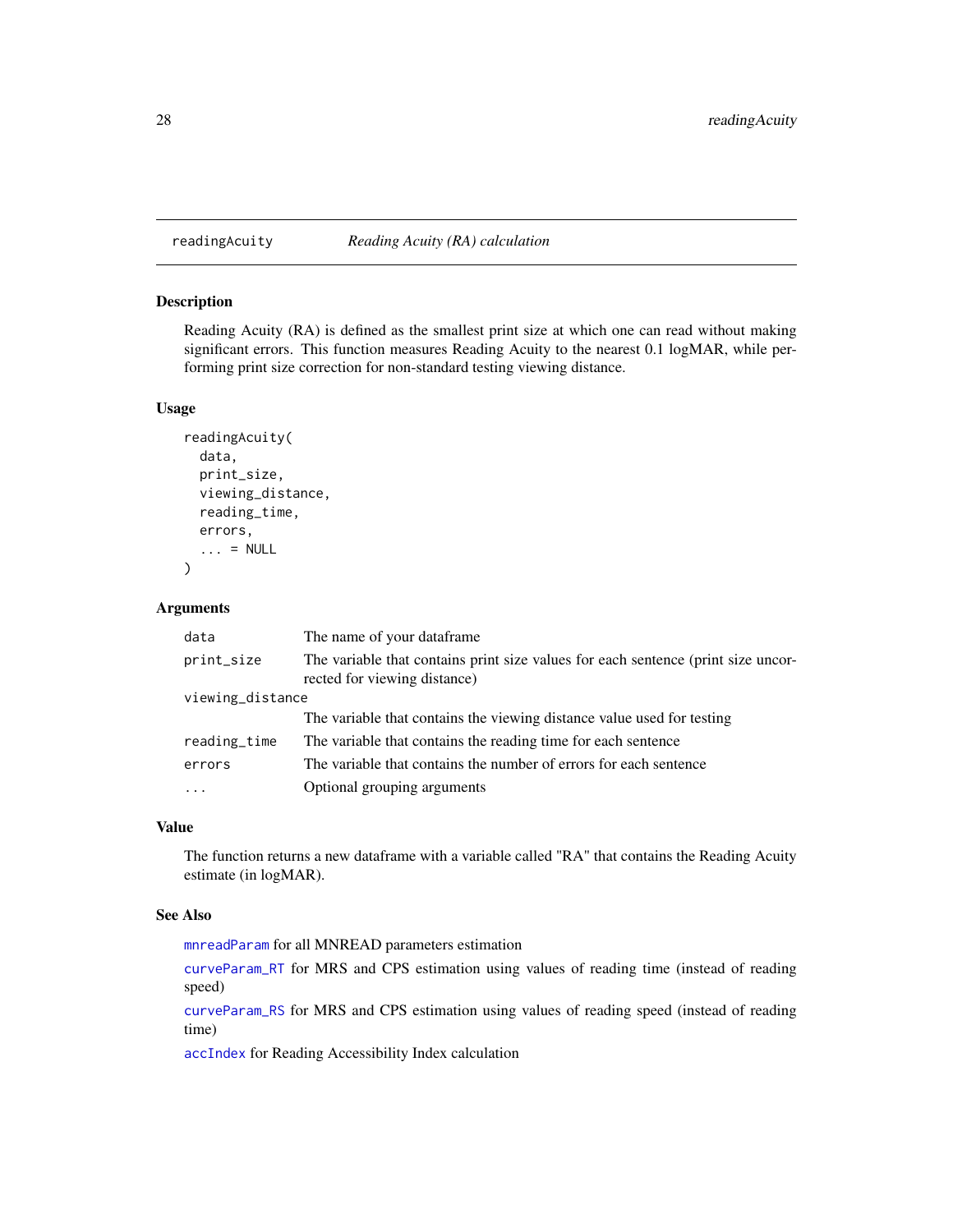# <span id="page-28-0"></span>readingSpeed 29

### Examples

```
# inspect the structure of the dataframe
head(data_low_vision, 10)
#------
# restrict dataset to one MNREAD test only (subject s1, regular polarity)
data_s1 <- data_low_vision %>% filter (subject == "s1" & polarity == "regular")
# run the reading acuity calculation
data_low_vision_RA <- readingAcuity(data_s1, ps, vd, rt, err)
# inspect the newly created dataframe
data_low_vision_RA
#------
# run the reading acuity calculation on the whole dataset grouped by subject and polarity
data_low_vision_RA <- readingAcuity(data_low_vision, ps, vd, rt, err,
                                    subject, polarity)
# inspect the structure of the newly created dataframe
head(data_low_vision_RA, 10)
```
<span id="page-28-1"></span>readingSpeed *Reading speed calculation corrected for the number of errors*

# **Description**

This function calculates reading speed (in words per minute) for each sentence tested. This calculation takes into account the number of misread words and gives a more precise reading speed measurement than [readingSpeed\\_nonCorrected](#page-29-1).

## Usage

```
readingSpeed(data, reading_time, errors)
```
#### Arguments

| data         | The name of your dataframe                                        |
|--------------|-------------------------------------------------------------------|
| reading time | The variable that contains the reading time for each sentence     |
| errors       | The variable that contains the number of errors for each sentence |

#### Value

The function returns the original dataframe with an added variable called "reading\_speed" that contains reading speed (in words/min) for each sentence tested.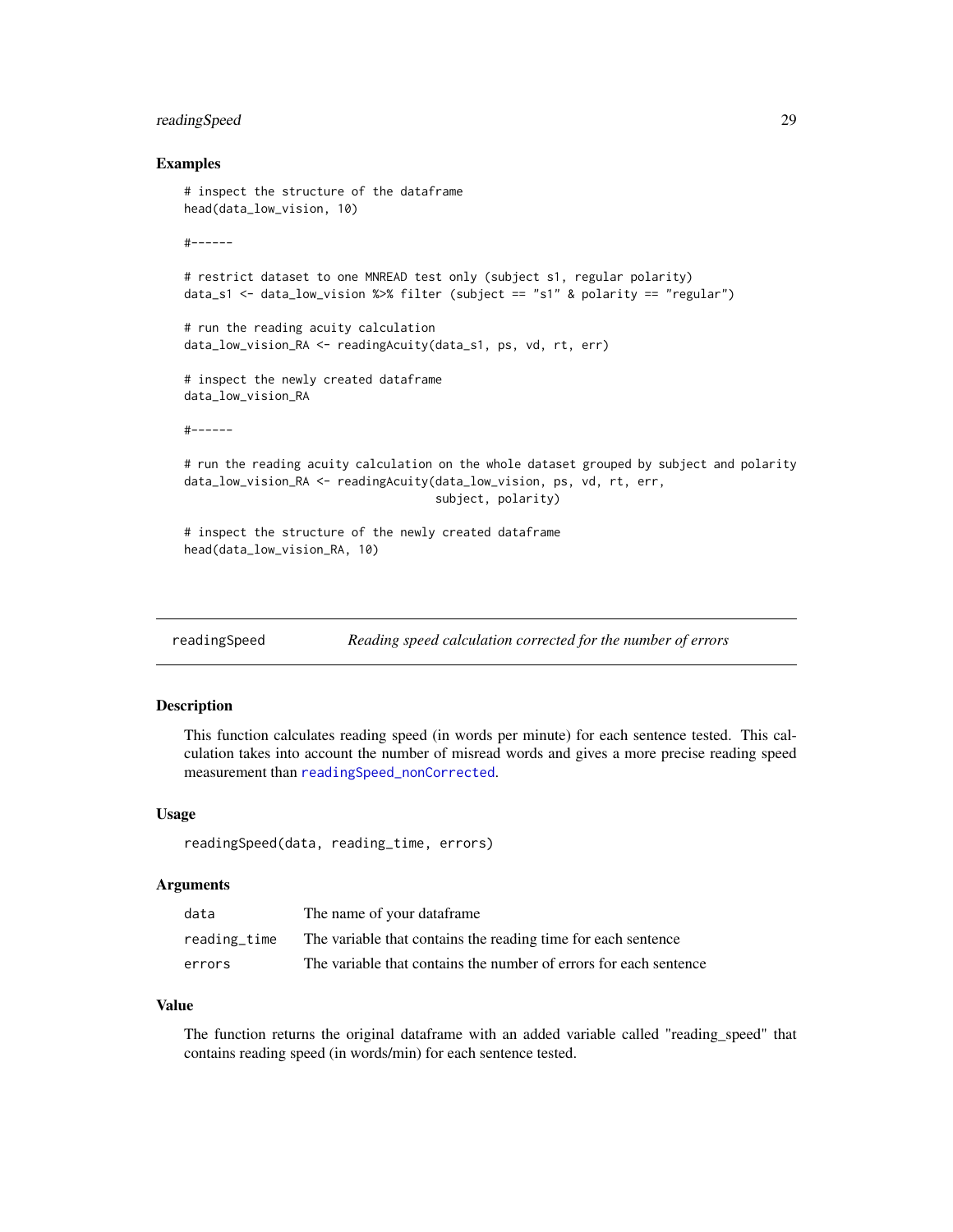#### <span id="page-29-0"></span>**Notes**

For general purposes, this method of reading speed calculation should be used preferentially over the less precise [readingSpeed\\_nonCorrected](#page-29-1).

# See Also

[readingSpeed\\_nonCorrected](#page-29-1) for reading speed non corrected for errors

# Examples

```
# inspect the strucutre of the dataframe
head(data_low_vision, 10)
# run the reading speed calculation
data_low_vision_new <- readingSpeed(data_low_vision, rt, err)
```
# inspect the structure of the newly created dataframe head(data\_low\_vision\_new, 10)

<span id="page-29-1"></span>readingSpeed\_nonCorrected

*Reading speed calculation not corrected for the number of errors*

#### **Description**

This function calculates reading speed (in words per minute) using reading time (in seconds) only. This calculation provides a simplified value of reading speed, that does not take into account the number of misread words.

# Usage

readingSpeed\_nonCorrected(data, reading\_time)

#### Arguments

| data         | The name of your dataframe                                    |
|--------------|---------------------------------------------------------------|
| reading_time | The variable that contains the reading time for each sentence |

# Value

The function returns the original dataframe with an added variable called "reading\_speed\_nonCorrected" that contains reading speed (in words/min) for each sentence tested.

#### Notes

This function gives a less precise reading speed measurement than [readingSpeed](#page-28-1). Unless you know what you are doing, consider using [readingSpeed](#page-28-1) instead of this function.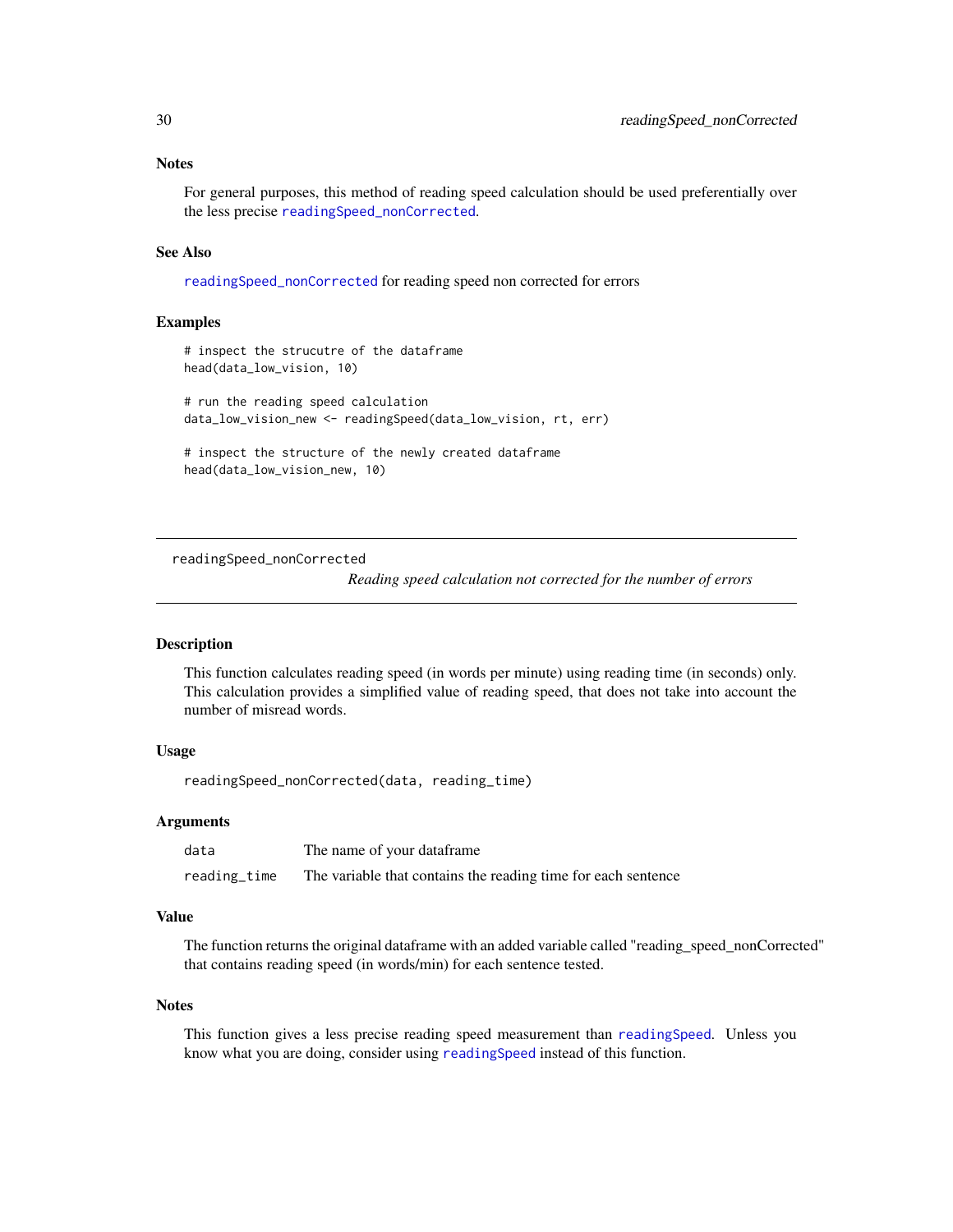# <span id="page-30-0"></span>See Also

[readingSpeed](#page-28-1) for reading speed corrected for errors

# Examples

# inspect the strucutre of the dataframe head(data\_low\_vision, 10)

# run the reading speed calculation data\_low\_vision\_new <- readingSpeed\_nonCorrected(data\_low\_vision, rt)

# inspect the structure of the newly created dataframe head(data\_low\_vision\_new, 10)